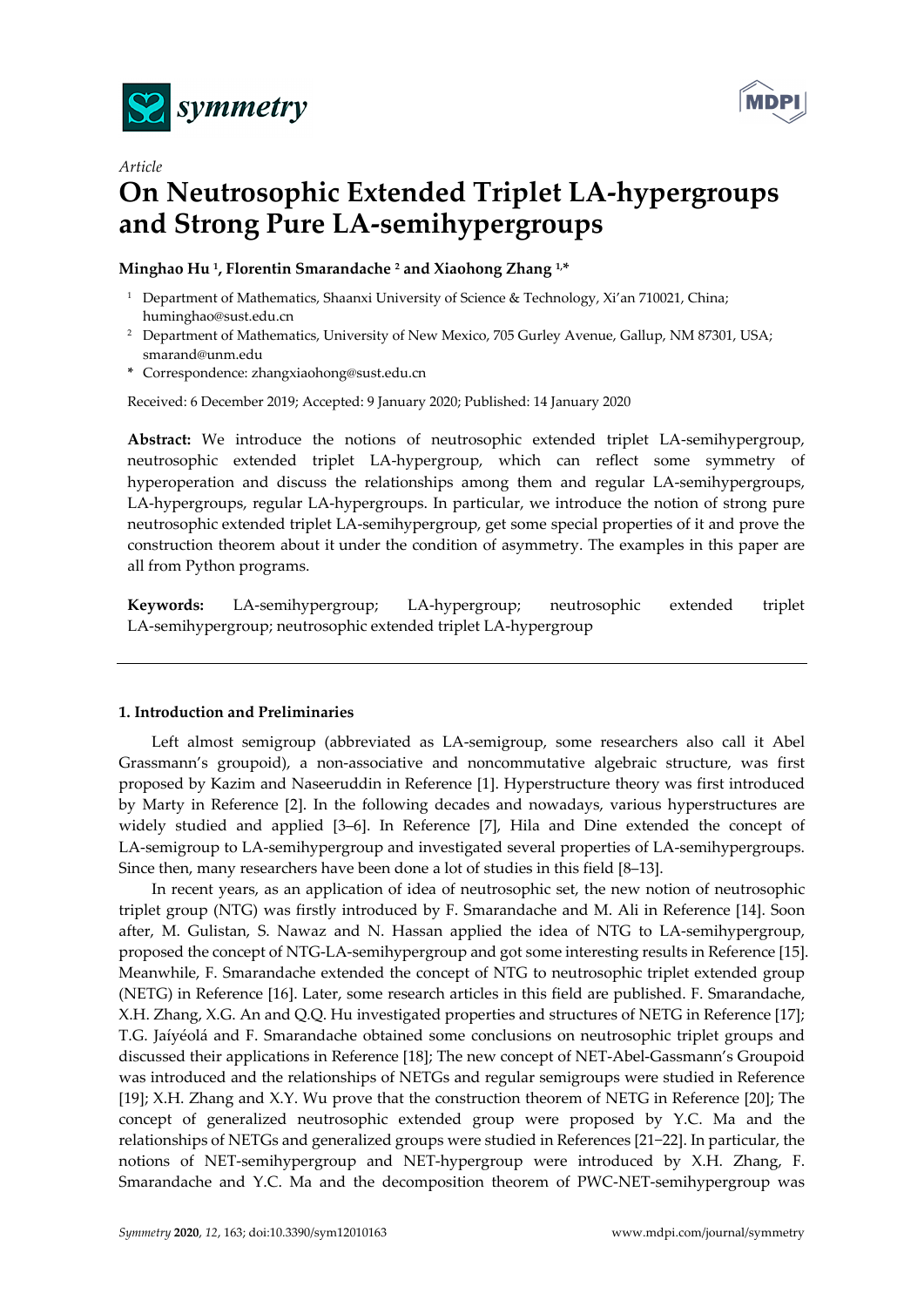proved in Reference [23]. For the study of some related algebraic systems, please refer to Reference [24−26].

In this study, we apply the concept of NETG to LA-semihypergroup and introduce the new notions of NET-LA-semihypergroup, NET-LA-hypergroup, SPNET-LA-semihypergroup; Further, we discuss their properties, relations and so forth.

First of all, recall some conclusions and definitions on LA-semihypergroups.

**Definition 1.** *[7] We say that a mapping* 

◦ :  $H \times H \rightarrow P^*(H)$ 

*is a binary hyperoperation, if H is a nonempty set, P(H) is power set of H and P<sup>\*</sup>(H) = P(H)/* $\phi$ *.* 

**Definition 2.** *[7] (H, ◦) is a binary hypergroupoid, if H is a nonempty set and ◦ is a binary hyperoperation. In addition, we write* 

$$
X \circ Y = \bigcup_{a \in X, b \in Y} (a \circ b) , X \circ a = X \circ \{a\}, a \circ Y = \{a\} \circ Y,
$$

*where*  $a \in H$ *,*  $X \subseteq H$ *,*  $Y \subseteq H$  and  $X \neq \emptyset$ *,*  $Y \neq \emptyset$ *.* 

**Definition 3.** *[7] A binary hypergroupoid (H, ◦) is an LA-semihypergroup, if* 

$$
(a \circ b) \circ c = (c \circ b) \circ a \tag{1}
$$

*for all a, b, c*  $\in$  *H, that is* 

$$
\bigcup_{s \in (a \circ b)} (s \circ c) = \bigcup_{t \in (c \circ b)} (t \circ a).
$$
 (2)

*By Equation (1), we know that every LA-semihypergroup (H, ◦) satisfies* 

$$
(a \circ b) \circ (c \circ d) = (a \circ c) \circ (b \circ d)
$$
\n(3)

*for all a, b, c, d*  $\in$  *H.* 

Note that, the Equations (1) and (3) are all set equations. If we replace all the elements in the equations (1) and (3) with nonempty subsets of H, these equations still hold.

**Definition 4.** *[7] (T, ◦) is a sub LA-semihypergroup of (H, ◦), if the following conditions hold:* 

- $(a)$  *T*  $\subseteq$  *H*, *T*  $\neq$   $\phi$ ;
- *(b)*  $m ∘ n ⊆ T$  *for all*  $m, n ∈ T$ ;
- *(c) (H, ◦) is an LA-semihypergroup.*

**Definition 5.** [8] Suppose (H,  $\circ$ ) is an LA-semihypergroup. An element  $a \in H$  is regular if there is an element  $t \in H$  *such that* 

$$
a \in a \circ t \circ a.
$$

*Furthermore, (H, ◦) is a regular LA-semihypergroup if each element of H is regular.* 

**Definition 6.** *[7] Suppose (H, ◦) is an LA-semihypergroup. (H, ◦) is an LA-hypergroup if it satisfies* 

$$
t\circ H=H\circ t=H
$$

*for all*  $t \in H$ *.*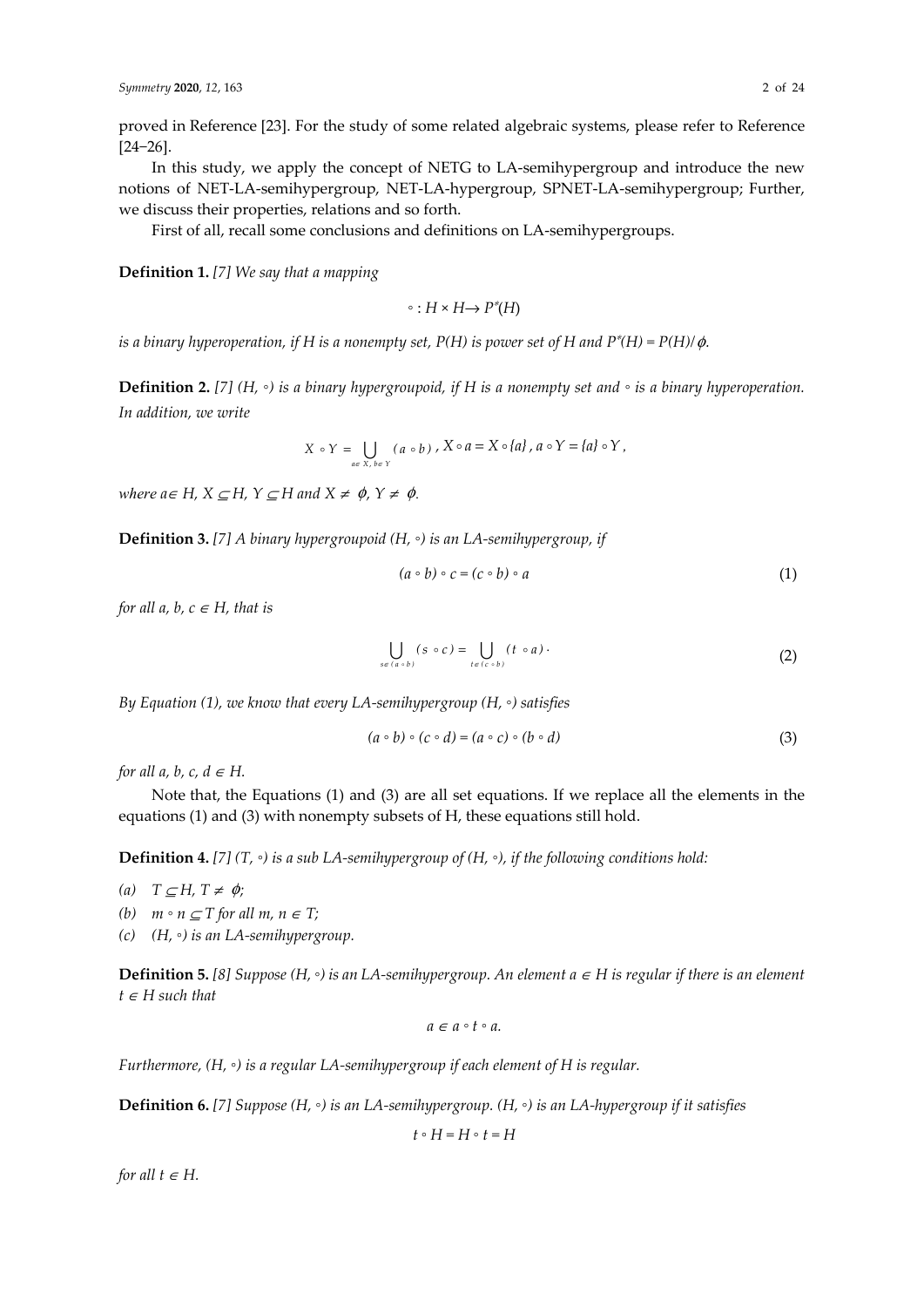**Definition 7.** [8] Suppose (H,  $\circ$ ) is an LA-semihypergroup. An element  $e \in H$  is

- *(a) a left identity, if*  $a ∈ e ∘ a$  *for each*  $a ∈ H$ *;*
- *(b) a right identity, if*  $a \in a \circ e$  *for each*  $a \in H$ *;*
- *(c) an identity, if*  $a \in (e \circ a) \cap (a \circ e)$  *for each*  $a \in H$ *;*
- *(d) a pure left identity, if*  $a = e \circ a$  *for each*  $a \in H$ *;*
- *(e) a pure right identity, if*  $a = a \circ e$  *for each*  $a \in H$ *;*
- *(f) a pure identity, if*  $a = (e \circ a)$  $\cap$  $(a \circ e)$  *for each*  $a \in H$ *;*
- *(g) a scalar identity, if a = e ◦ a* = *a ◦ e for each a* ∈ *H.*

*In addition, we say that*  $x \in H$  *is an inverse of a*  $\in$  *H if* x satisfies

$$
e \in (a \circ x) \cap (x \circ a),
$$

*where e is an identity of (H, ◦).* 

**Definition 8.** *(H, ◦) is a regular LA-hypergroup, if it satisfies the following conditions:* 

- *(a) (H, ◦) is an LA-hypergroup;*
- *(b) There exists e*  $\in$  *H such that e is identity of (H,*  $\circ$ *) ;*
- *(c) Every element*  $a \in H$  *has at least one inverse.*

**Definition 9.** [16] A nonempty set M is said to be a neutrosophic extended triplet set if to any given  $a \in M$ , *there are s*  $\in$  *M* and  $t \in M$ , in such a way that

$$
a \circ s = s \circ a = a \tag{4}
$$

$$
a \circ t = t \circ a = s,\tag{5}
$$

*where ◦ is a binary operation on M, s is an extend neutral of 'a', t is an opposite of 'a' about s, (a, s, t) is a neutrosophic extend triplet.* 

**Definition 10.** [14,16] A semihypergroup (H,  $\circ$ ) is said to be an NET-semihypergroup if to any given a  $\in$  H, *there are s*  $\in$  *H* and  $t \in$  *H*, *in such a way that* 

$$
a \in (s \circ a) \cap (a \circ s), \tag{6}
$$

$$
s \in (t \circ a) \cap (a \circ t). \tag{7}
$$

*In addition, for a certain a ∈ H, we say that (a, s, t) is a hyper-neutrosophic-triplet and use*  $\{I_{neut(a)}\}$ 

*for the set of all s that satisfy Formula (6) and (7). For a certain*  $s \in \{1\}$ *<sub>neut(a)</sub>, we use*  $\{1\}$ *<sub>anti(a)</sub> for the set of all t that satisfy Formula (7).* 

## **2. Neutrosophic Extended Triplet LA-Semihypergroups and Neutrosophic Extended Triplet LA-Hypergroups**

**Definition 11.** *An LA-semihypergroup (L,* ∗*) is said to be* 

*(a) a left neutrosophic extended triplet LA-semihypergroup (LNET-LA-semihypergroup) if to any given*   $a \in L$ , there are  $p \in L$  and  $q \in L$ , in such a way that

$$
a \in p * a \tag{8}
$$

$$
p \in q \ast a. \tag{9}
$$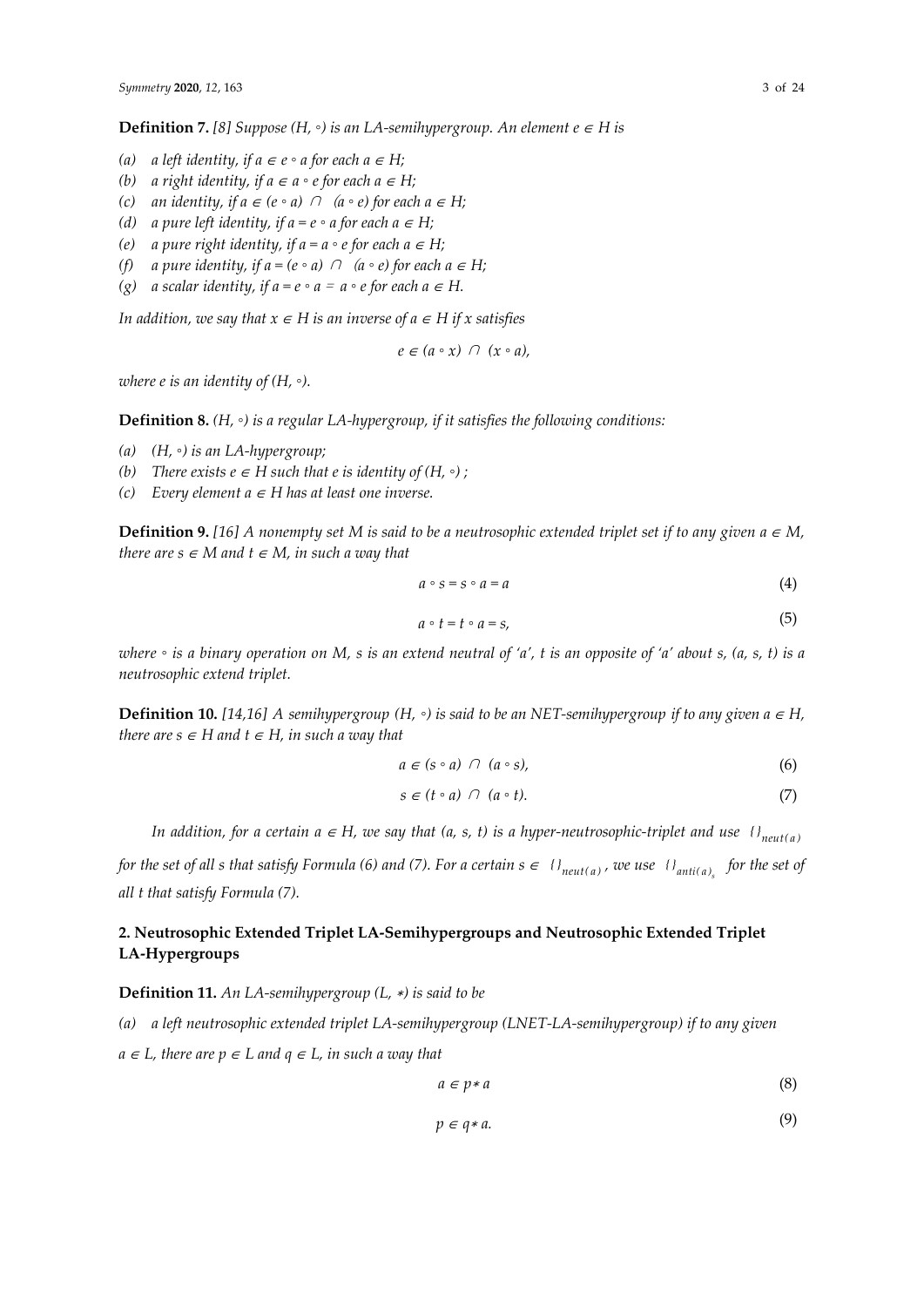*Furthermore, for a certain*  $a \in L$ *, p, q and (a, p, q) are called left neutral of a, left opposite of a and left hyper-neutrosophic-triplet respectively.*  $\{O_{incut(a)}\}$  *is used to represent the set of all p that satisfy Formula* (8), (9) and for a certain  $p \in \{0\}_{in{cut}(a) \to \{0\}_{lanti(a)_n}\}$  is used to represent the set of all q that satisfy Formula (9).

*(b) a right neutrosophic extended triplet LA-semihypergroup (RNET-LA-semihypergroup), if to any given a*  $\in$  *L*, there are  $s \in L$  and  $t \in L$ , in such a way that

$$
a \in a * s \tag{10}
$$

$$
s \in a*t. \tag{11}
$$

*Furthermore, for a certain a*  $\in$  *H, (a, s, t) is called right-hyper-neutrosophic-triplet.*  $\{P_{\text{meult}(a)}\}$  *is used to represent the set of all s that satisfy Formula (10), (11) and for a certain*  $s \in \{l\}_{reut(a)}$ *,*  $\{l\}_{ranti(a)}$  *is used to represent the set of all t that satisfy Formula (11).* 

*(c)* a neutrosophic extended triplet LA-semihypergroup (NET-LA-semihypergroup), if to any given  $a \in L$ , *there are m*  $\in$  *L and n*  $\in$  *L, in such a way that* 

$$
a \in (m * a) \cap (a * m) \tag{12}
$$

$$
m \in (n * a) \cap (a * n). \tag{13}
$$

*Furthermore, for a certain a*  $\in$  *L, (a, m, n) is called a hyper-neutrosophic-triplet,*  $\{P_{neut(a)}\}$  *is used to represent the set of all m that satisfy Formula (12), (13) and for a certain*  $m \in \{i\}$ *<sub>neut(a)</sub>,*  $\{i\}$ *<sub>anti(a)</sub> <i>is* used to represent the set of all n that satisfy Formula (13).

**Example 1.** *Put L* = {0, 1, 2}, the binary hypergroupoid  $(L, *)$  is as follows(see Table 1).

| 永 | 0 | 1 | 2            |
|---|---|---|--------------|
| 0 | 0 | O | 0            |
| 1 | 0 |   | $\mathbf{0}$ |
| 2 | 0 | 0 | ${0, 2}$     |

**Table 1.** The binary hypergroupoid (*L*, ∗).

*By Python program 1, (L,* ∗*) is an LA-semihypergroup (please see Figure 1).* 

| Python program 1 Verification of LA-semihypergroup 1 |  |  |  |  |  |  |
|------------------------------------------------------|--|--|--|--|--|--|
|------------------------------------------------------|--|--|--|--|--|--|

1: T =  $[ [0], [0], [0]]$ ,  $[0], [1], [0]]$ ,  $[0], [0], [0, 2]]$  $2:$  count =  $0$ 3: **for** x **in** range(3): 4: **for** y **in** range(3): 5: **for** z **in** range(3): 6:  $T1 = T[x][y]$  $7: T2 = set()$  $8: k1 = len(T1)$ 9: for m in range(k1) 10:  $T2 = set(T[T1[m]][z]).$ union(T2) 11:  $T3 = T[z][y]$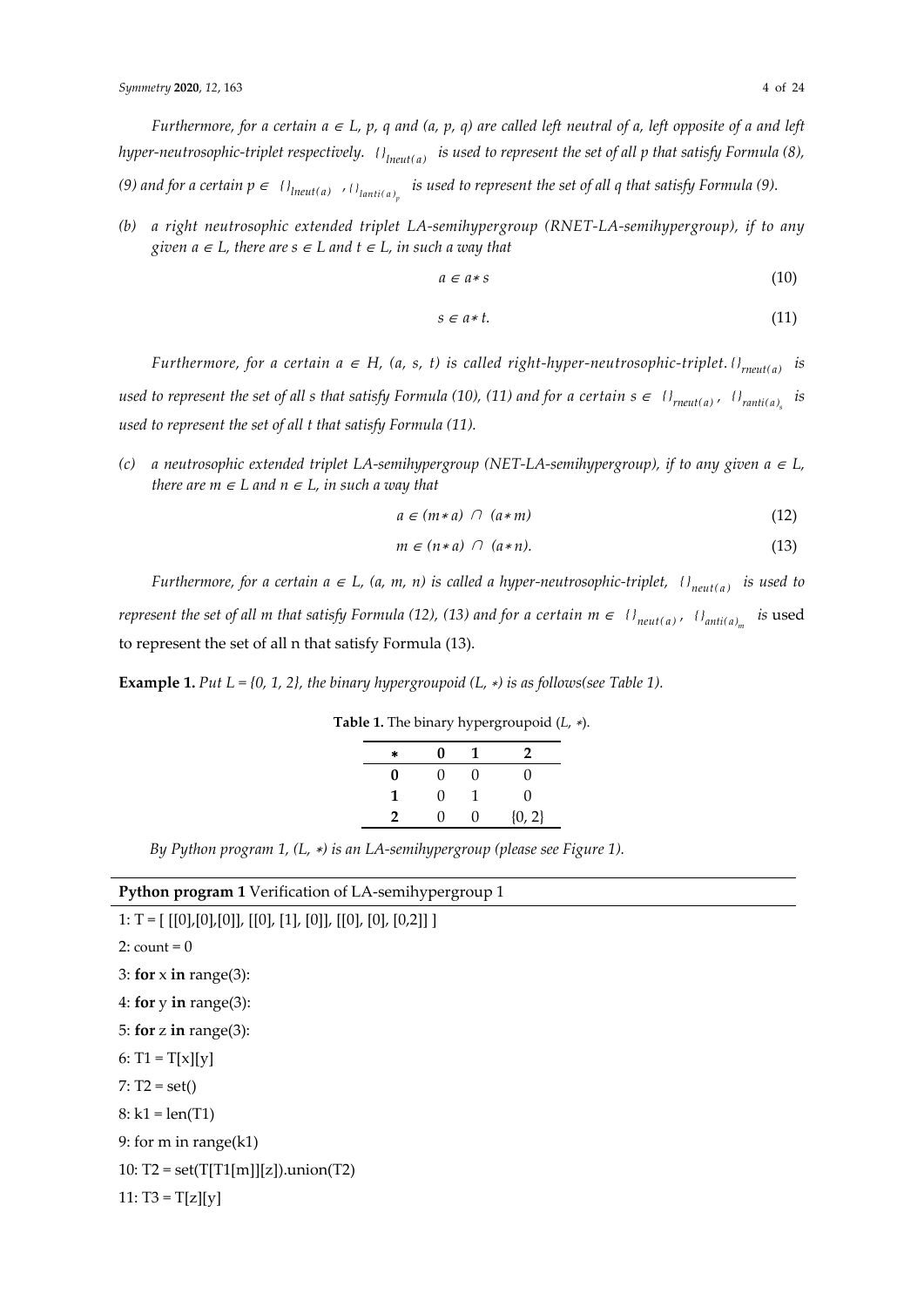12:  $T4 = set()$ 13:  $k2 = len(T3)$ 14: **for** n in range(k2): 15:  $T4 = set(T[T3[n]][x])$ .union(T4) 16: **if**  $T2 = T4$ : 17: count += 1 18: **while** count = = 3\*\*3: 19: print('{} is an LA-semihypergroup'.format(T)) 20: **break**

**Run:** program 1

C:\Users\Think\Anaconda3\python.exe C:/Users/Think/PycharmProjects/1/program1.py

[  $[[0],[0],[0]]$ ,  $[[0], [1]$ ,  $[0]]$ ,  $[[0], [0]$ ,  $[0,2]]$  ] is an LA-semihypergroup.

Process finished with exit code 0

**Figure 1.** The result of Python program 1.

Furthermore, we get

∈ *(0*∗ *0)* ∩ *(0*∗ *0), 0* ∈ *(0*∗ *0)* ∩ *(0*∗ *0)* ∈ *(0*∗ *0)* ∩ *(0*∗ *0), 0* ∈ *(1*∗ *0)* ∩ *(0*∗ *1)* ∈ *(0*∗ *0)* ∩ *(0*∗ *0), 0* ∈ *(2*∗ *0)* ∩ *(0*∗ *2)* ∈ *(1*∗ *1)* ∩ *(1*∗ *1), 1* ∈ *(1*∗ *1)* ∩ *(1*∗ *1)*  ∈ *(2*∗ *2)* ∩ *(2*∗ *2), 2* ∈ *(2*∗ *2)* ∩ *(2*∗ *2).* 

*By Definition 11, (0, 0, 0), (0, 0, 1), (0, 0, 2) (1, 1, 1), (2, 2, 2) are all hyper neutrosophic-triplets and (L, \*) is an NET-LA-semihypergroup. These results can also be verified by Python program 2 (please see Figure 2).*

|  | Python program 2 Verification of NET-LA-semihypergroup 1 |  |
|--|----------------------------------------------------------|--|
|  | <u>A EL ELEGILEOLLEGILEGILEOLLEGILEOLLEGILI</u>          |  |

| 1: 1 = [ [[U],[U],[U]], [[U], [1], [U]], [[U], [U], [U,Z]]] |
|-------------------------------------------------------------|
| 2: test = $[$ ]                                             |
| 3: for $t$ in range(3):                                     |
| 4: for neut_t in range $(3)$ :                              |
| 5: for anti_t in range(3):                                  |
| $6: S1 = set(T[t][neut_t])$                                 |
| $7: S2 = set(T[t][anti_t])$                                 |
| $8: S3 = set(T[neut_t][t])$                                 |
| 9: $S4 = set(T[anti_t][t])$                                 |
| 10: $S5 = set(list([t]))$                                   |
| $11:56 = set(list([neut_t]))$                               |
| 12: if S5.issubset(S1 & S3) and S6.issubset(S2 & S4):       |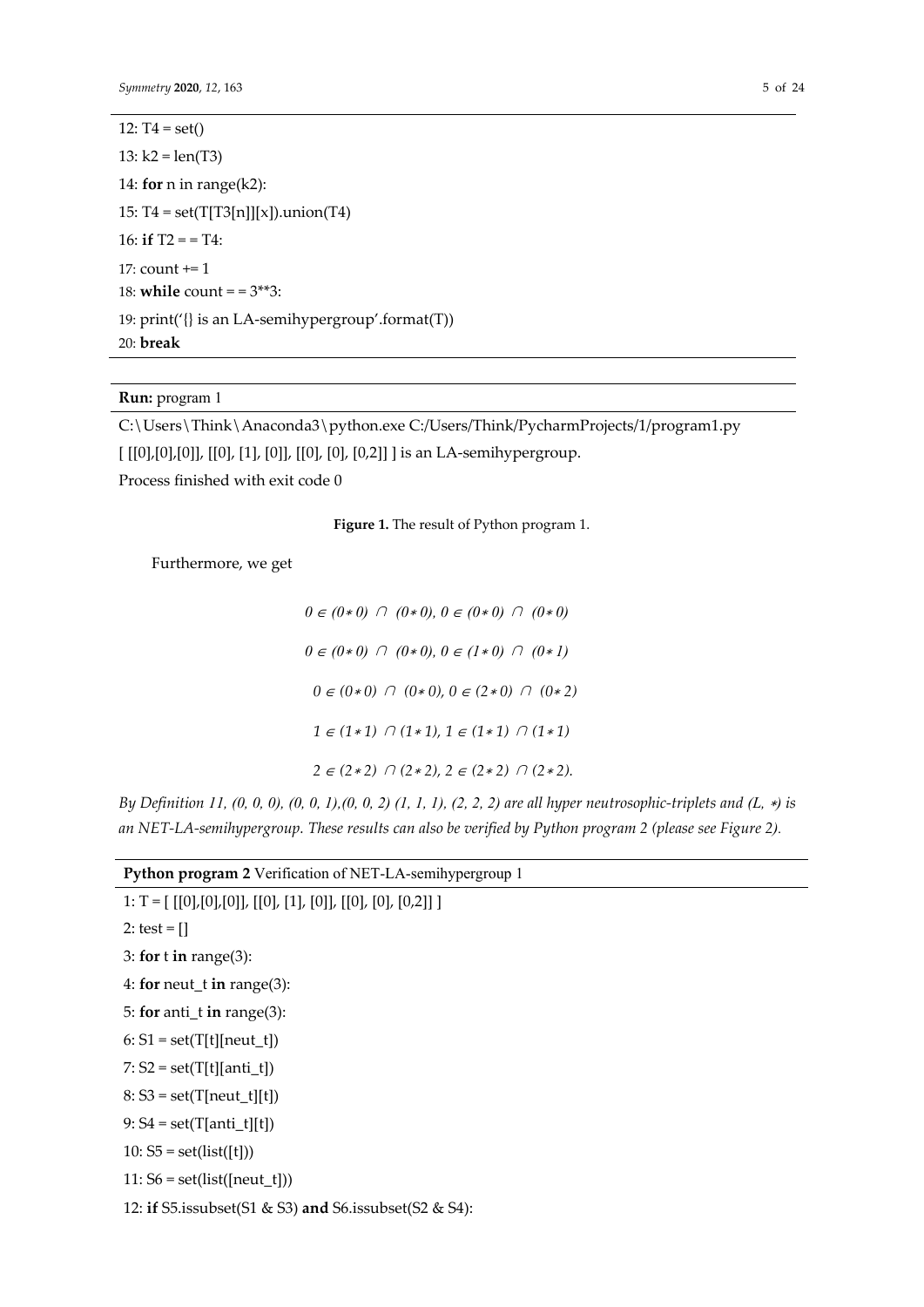$14: test2 = test$ 

15: test1 = set([test2[i][0] **for** i **in** range(len(test2))])

16: **if**  $test1 = set([x for x in range(3)]):$ 

17: print('{0} is an Net-LA-semihypergroup and hyper neutrosophic-triplet are {1}'.format(T, test2))

**Run:** programm 2

C:\Users\Think\Anaconda3\python.exe C:/Users/Think/PycharmProjects/1/program2.py [  $[[0],[0],[0]]$ ,  $[[0]$ ,  $[1]$ ,  $[0]]$ ,  $[[0]$ ,  $[0]$ ,  $[0]$ ,  $[0,2]]$  ] is an Net-LA-semihypergroup and hyper neutrosophictriplet are [[0,0,0], [0,0,1], [0,0,2], [1,1,1], [2,2,2]]

Process finished with exit code 0

#### **Figure 2.** The result of Python program 2.

**Example 2.** *Suppose R is the set of real numbers, the binary hypergroupoid (R,* ∗*) is as follows.* 

$$
x * y = \begin{cases} (x, y) & x < y, \\ (y, x) & y < x, \\ x & x = y. \end{cases}
$$

*for all x,*  $y \in R$ *, where*  $(x, y)$  *is the open interval.* 

*When*  $z < x < y$ ,

$$
(x * y) * z = \bigcup_{s \in (x * y)} (s * z) = \bigcup_{s \in (x, y)} (z, s) = (z, y)
$$
  

$$
(z * y) * x = \bigcup_{t \in (z * y)} (t * x) = \bigcup_{t \in (z, y)} (t * x) = \bigcup_{t \in (z, x)} (t * x) \bigcup \bigcup \bigcup_{t = x} [t * x] \bigcup \bigcup \bigcup_{t \in (x, y)} (t * x) \big]
$$
  

$$
= \bigcup_{t \in (z, x)} (t, x) \bigcup \bigcup (\{x\} \bigcup \bigcup_{t \in (x, y)} (x, t) \big] = (z, x) \bigcup (\{x\} \bigcup \bigcup (x, y) = (z, y) = (x * y) * z.
$$

*In the same way, we have* 

$$
(x * y) * z = (z * y) * x,
$$

*for all x, y, z* ∈ *R. Hence (R,* ∗*) is an LA-semihypergroup. On the other hand, Since* 

$$
x \in (x * x) \cap (x * x), x \in (x * x) \cap (x * x),
$$

*for any given*  $x \in R$ *,*  $x \in \mathcal{V}_{neut(x)}$ *,*  $x \in \mathcal{V}_{anti(x)}$ *. By Definition 11,*  $(R, *)$  *is an NET-LA-semihypergroup.* 

**Example 3.** *Put L* = {0, 1, 2}, the binary hypergroupoid (L,  $*$ ) is as follows(see Table 2).

**Table 2.** The binary hypergroupoid (*L*, ∗).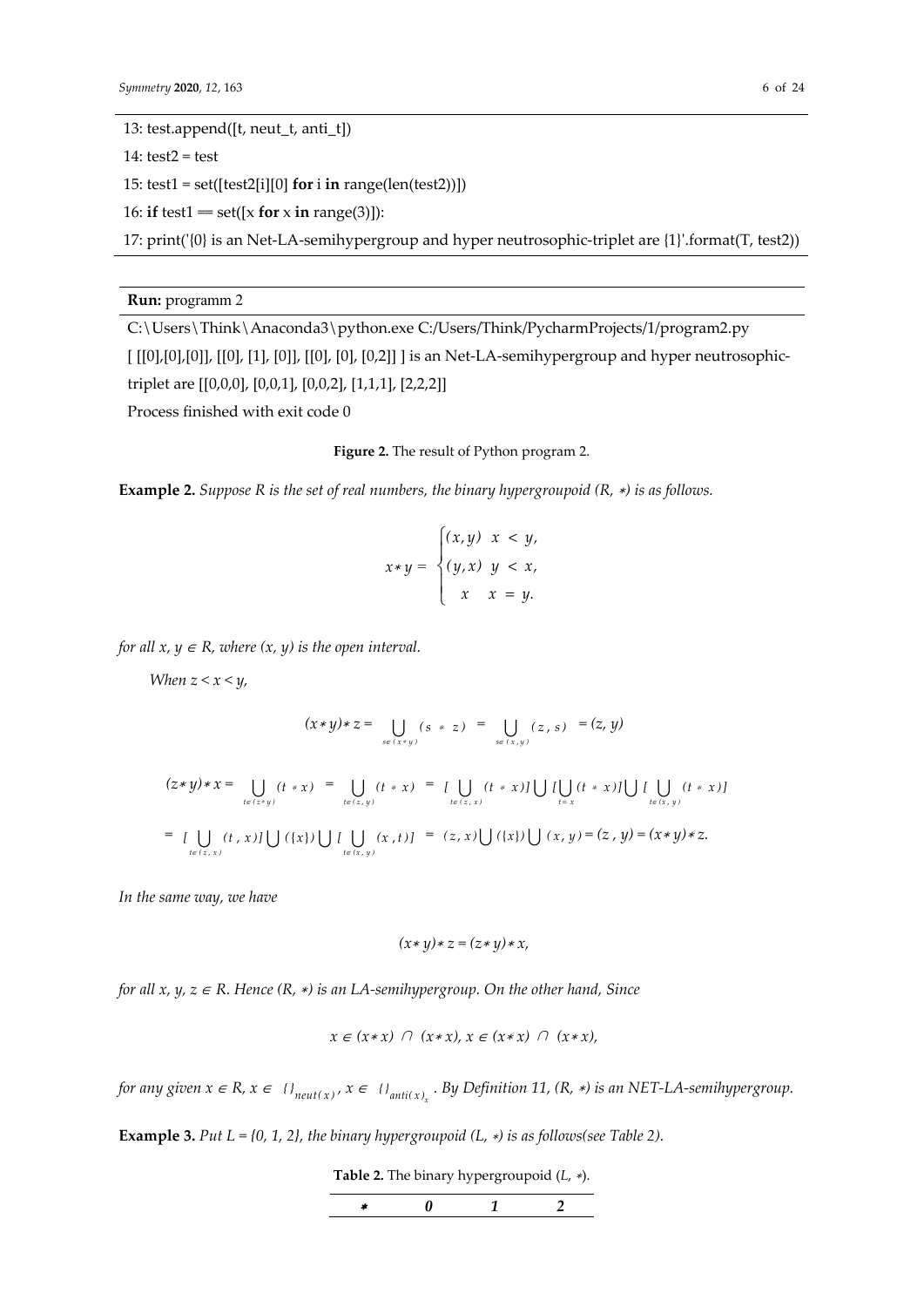| n | 1   | 0 | ( )      |
|---|-----|---|----------|
| 1 | ( ) | 0 | $\theta$ |
|   | 7   | 0 | ${0, 1}$ |

*By Python program, (L,* ∗*) is an LA-semihypergroup. In addition, we get* 

$$
1\not\in (0*1)\;\cap\; (1*0),\, 1\not\in (1*1)\;\cap\; (1*1),\, 1\not\in (2*1)\;\cap\; (1*2).
$$

*This shows that*  $\iint_{\text{neut}(1)} = \phi$ . By Definition 11, (L, \*) is not an NET-LA-semihypergroup.

**Remark 1.** *Every NET-LA-semihypergroup is an LA-semihypergroup but not vice versa.* 

**Example 4.** Put  $L = \{0, 1, 2, 3\}$ , the binary hypergroupoid  $(L, *)$  is as follows(see Table 3).

| $\ast$         | N         | 1             | 2         | 3             |
|----------------|-----------|---------------|-----------|---------------|
| 0              | 0         | 0             | $\theta$  | $\{0,1,2,3\}$ |
| 1              | 0         | 0             | O         | $\{0,1,2,3\}$ |
| $\overline{2}$ | O         | 0             | ${0,1}$   | $\{2,3\}$     |
| 3              | ${1,2,3}$ | $\{0,1,2,3\}$ | $\{2,3\}$ | ${0,3}$       |

**Table 3.** The binary hypergroupoid (*L*, ∗).

*By Python program 3 and Python program 4, (L,* ∗*) is both an LA-semihypergroup(please see Figure 3) and an NET-LA-semihypergroup(please see Figure 4). In addition,* 

*(0, 0, 0), (0, 0, 1), (0, 0, 2), (0, 1, 3), (0, 2, 3), (1, 3, 3), (2, 3, 3)*

*(3, 0, 1), (3, 0, 3), (3, 1, 0), (3, 1, 1), (3, 2, 0), (3, 2, 1), (3, 2, 2), (3, 3, 0), (3, 3, 1), (3, 3, 2), (3, 3, 3) are all hyper neutrosophic-triplets(please see Figure 4). Let M = {0, 1, 2 }*  $\subseteq L$ *, then*  $(M, *)$  *is a sub LA-semihypergroup of (L,* ∗*). From Example 3, (M,* ∗*) is not an NET-LA-semihypergroup.* 

**Python program 3** Verification of LA-semihypergroup 2

1: T = [ [[0],[0],[0],[0,1,2,3]], [[0], [0], [0],[0,1,2,3]], [[0], [0], [0,1],[2,3]], [[1,2,3],[0,1,2,3],[2,3],[0,3]] ]  $2:$  count =  $0$ 3: for  $\times$  **in** range(4): 4: **for** y **in** range(4): 5: **for** z **in** range(4): 6:  $T1 = T[x][y]$  $7: T2 = set()$  $8: k1 = len(T1)$ 9: for m in range(k1) 10:  $T2 = set(T[T1[m]][z]).$ union(T2)  $11: T3 = T[z][v]$ 12:  $T4 = set()$ 13:  $k2 = len(T3)$ 14: **for** n in range(k2): 15:  $T4 = set(T[T3[n]][x])$ .union(T4)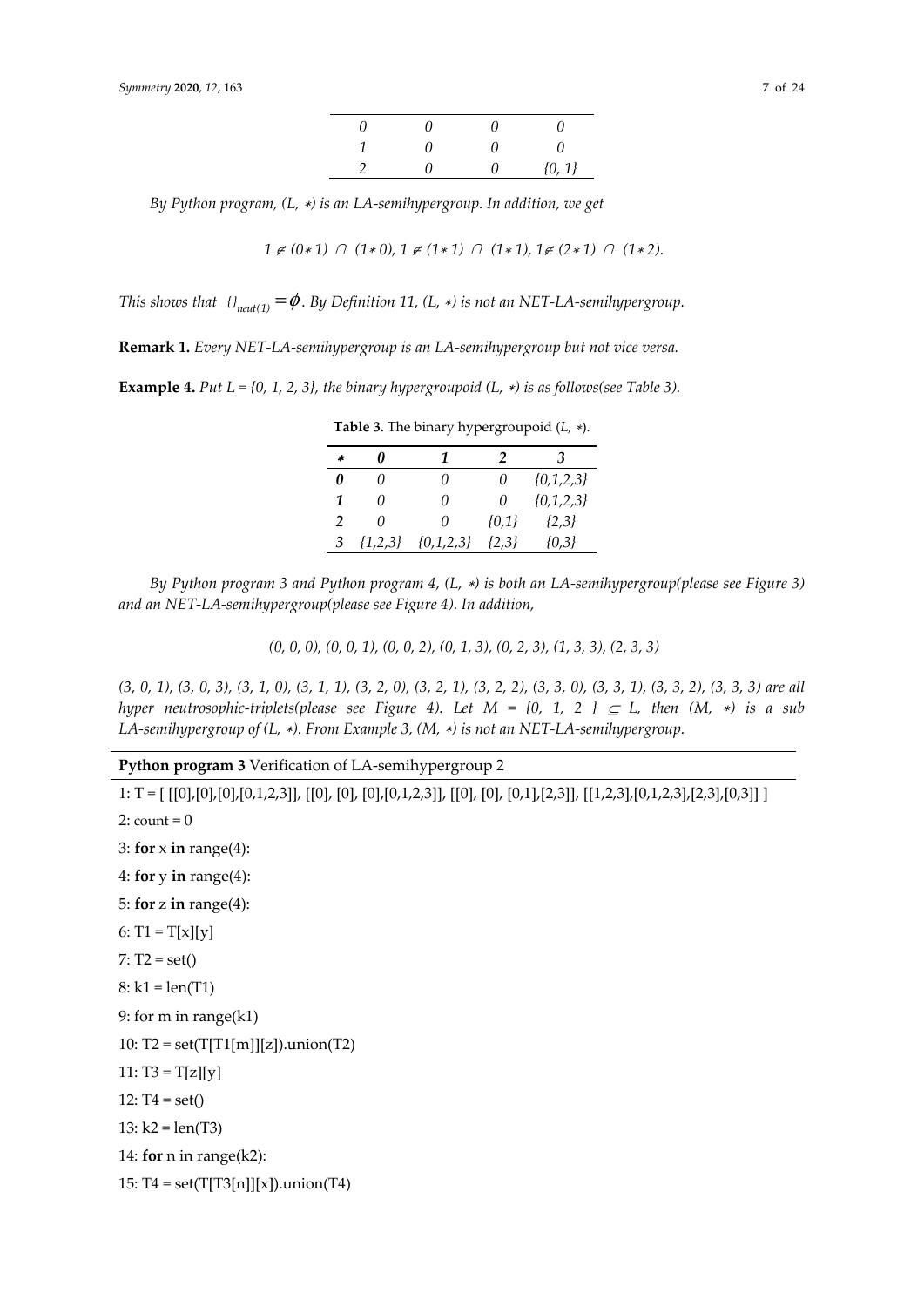16: **if**  $T2 = T4$ : 17: count += 1 18: **while** count =  $= 4**3$ : 19: print('( T,∗) is an LA-semihypergroup.') 20: **break**

**Run:** program 3

C:\Users\Think\Anaconda3\python.exe C:/Users/Think/PycharmProjects/1/program3.py

(T, ∗) is an LA-semihypergroup.

Process finished with exit code 0

**Figure 3.** The result of Python program 3.

#### **Python program 4** Verification of NET-LA-semihypergroup 2

1: T = [ [[0],[0],[0],[0,1,2,3]], [[0], [0], [0],[0,1,2,3]], [[0], [0], [0,1],[2,3]], [[1,2,3],[0,1,2,3],[2,3],[0,3]] ] 2: test =  $[$ ] 3: **for** t **in** range(4): 4: **for** neut\_t **in** range(4): 5: **for** anti\_t **in** range(4):  $6: S1 = set(T[t][neut_t])$  $7: S2 = \mathrm{set}(\mathrm{T[t][anti\_t]})$  $8: S3 = set(T[neut_t][t])$  $9: S4 = set(T[anti_t][t])$ 10:  $S5 = set(list([t]))$  $11: S6 = set(list([neut_t]))$ 12: **if** S5.issubset(S1 & S3) **and** S6.issubset(S2 & S4): 13: test.append([t, neut\_t, anti\_t])  $14: test2 = test$ 15: test1 = set([test2[i][0] **for** i **in** range(len(test2))]) 16: **if**  $test1 = set([x for x in range(3)]):$ 17: print('(T,∗) is an NET-LA-semihypergroup and hyper neutrosophic-triplet are {}'.format(test2).

### **Run:** program 4

C:\Users\Think\Anaconda 3\python.exe C:/Users/Think/PycharmProjects/1/proram4.py

(T,∗) is an NET-LA-semihypergroup and hyper neutrosopic-triplet are [[0,0,0], [0,0,1], [0,0,2], [0,2,3], [1,3,3], [2,3,3], [3,0,1], [3,0,3], [3,1,0], [3,1,1], [3,2,0], [3,2,1], [3,2,2], [3,3,0], [3,3,1], [3,3,2], [3,3,3]]

Process finished with exit code 0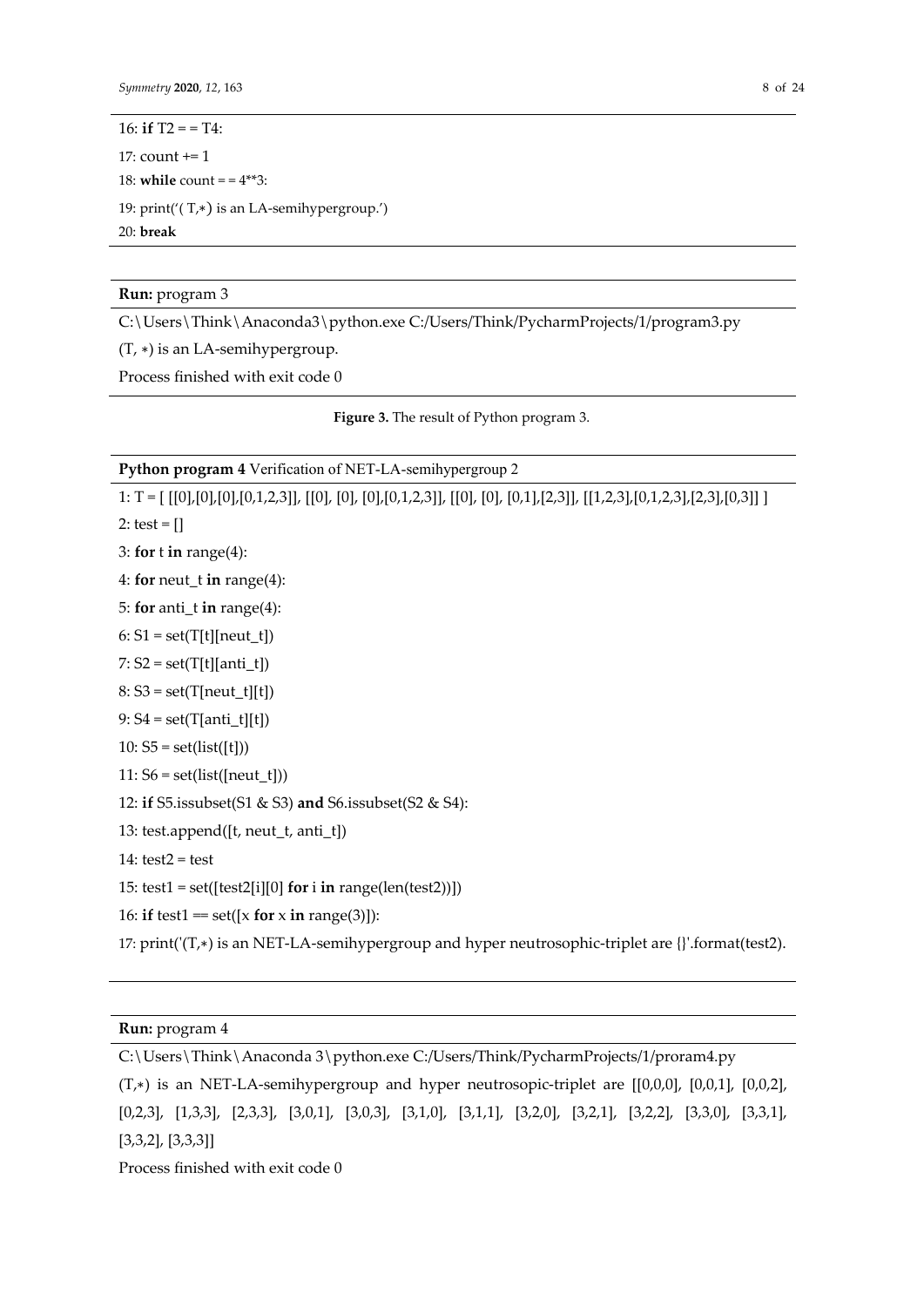#### **Figure 4.** The result of Python program 4.

**Remark 2.** *From Example 4, we know that for a certain t in an NET-LA-semihypergroup,*  $| \iint_{neut(x)} | \iint_{per}$ *be greater than or equal to one and for a certain*  $p \in \{0\}$ *<sub>neut(x)</sub>,*  $\{0\}$ *<sub><i>anti*(x<sub>)<sub>p</sub></sub>  $\}$  *may be greater than or equal*</sub> *to one. According to the results of Example 4, we have*

$$
U_{neut(0)} = \{0, 1, 2\}, \quad U_{anti(0)_0} = \{0, 1, 2\}, \quad U_{anti(0)_1} = \{3\}, \quad U_{anti(0)_2} = \{3\}
$$
\n
$$
U_{neut(1)} = \{3\}, \quad U_{anti(1)_3} = \{3\}; \quad U_{neut(2)} = \{3\}, \quad U_{anti(2)_3} = \{3\}
$$
\n
$$
U_{neut(3)} = \{0, 1, 2, 3\}, \quad U_{anti(3)_0} = \{1, 3\}, \quad U_{anti(3)_1} = \{0, 1\}, \quad U_{anti(3)_2} = \{0, 1, 2\}; \quad U_{anti(3)_3} = \{0, 1, 2, 3\}
$$

**Definition 12.** *(L,* <sup>∗</sup>*) is said to be an NET-LA-hypergroup if it is both an LA-hypergroup(see Definition 6) and an NET-LA-semihypergroup.* 

**Proposition 1.** *Every LA-hypergroup is a regular LA-semihypergroup.* 

**Proof.** Since  $(L, *)$  is an LA-hypergroup, to every  $t \in L$ ,  $t * L = L * t = L$ . Thus

$$
t\in L=L*t=t*L*t
$$

By Definition 5, (*L*, ∗) is a regular LA-semihypergroup. □

**Example 5.** *Put L = {0, 1, 2}, the binary hypergroupoid (L,* ∗*) is as follows(see Table 4).*

**Table 4.** The binary hypergroupoid (*L*, ∗).

| ٹلا | 0   |            |          |
|-----|-----|------------|----------|
| 0   | ( ) | 11         | 0        |
| 1   | 0   |            | ${0, 1}$ |
|     | 7   | $\{0, 1\}$ | {2}      |

*By Python program, (L,* ∗*) is an LA-semihypergroup. Furthermore, we have* 

*0* ∈ *0*∗ *0*∗ *0 , 1* ∈ *1*∗ *2*∗ *1, 2* ∈ *2*∗ *2*∗ *2*

*By Definition 5, (L,* ∗*) is a regular LA-semihypergroup. But* 

$$
0 \ast L = 0 \neq L
$$

*By Definition 6, (L,* ∗*) is not an LA-hypergroup.* 

**Remark 3.** *From Example 5, a regular LA-semihypergroup is not necessarily an LA-hypergroup.* 

**Proposition 2.** *Every NET-LA-semihypergroup is a regular LA-semihypergroup.* 

**Proof.** Suppose  $(L, *)$  is an NET-LA-semihypergroup, then to any given  $a \in L$ , there are  $p \in \{I\}$ <sub>*neut(a)*</sub>  $⊆ L$  and  $q ∈_{l}$ <sub>anti(a)<sub>p</sub></sup>  $⊆ L$  such that</sub>

$$
a \in (p * a) \cap (a * p)
$$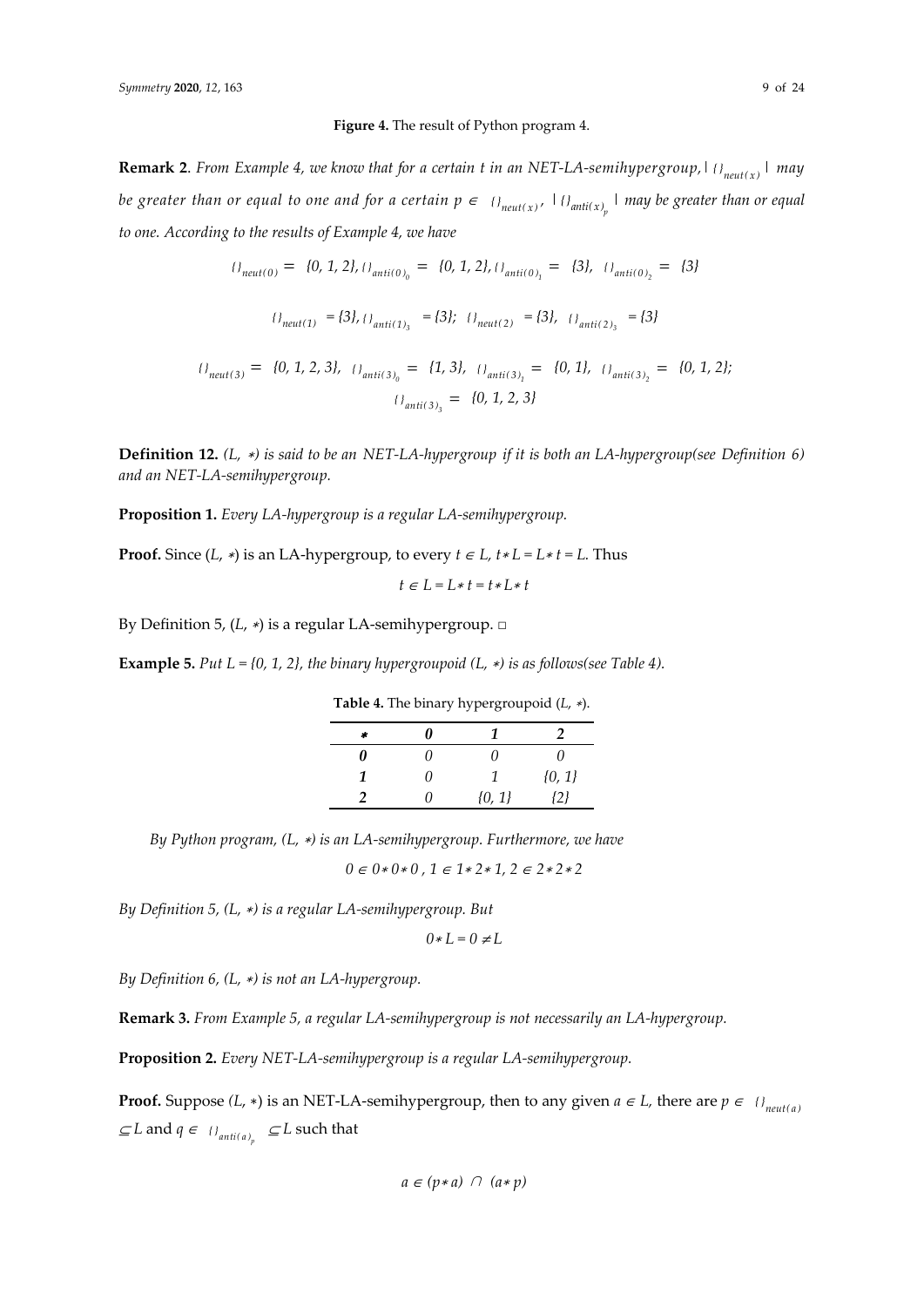Hence

 $a \in (p * a)$  and  $p \in (a * q)$ 

that is

*a* ∈ *p*<sup>∗</sup> *a* ∈ *(a*∗ *q)*<sup>∗</sup> *a*

By Definition 5, *(L,* <sup>∗</sup>*)* is a regular LA-semihypergroup. □

**Example 6.** *Put L* = {0, 1, 2}, the binary hypergroupoid (L,  $*$ ) is as follows(see Table 5).

**Table 5.** The binary hypergroupoid (*L*, ∗).

| 涂  | "  |           |           |
|----|----|-----------|-----------|
| 11 | 11 | 11        | 11        |
|    | 11 |           |           |
|    | 11 | ${0,1,2}$ | ${0,1,2}$ |

*By Python program, (L,* ∗*) is an LA-semihypergroup. Furthermore, we have* 

*0* ∈ *0*∗ *0*∗ *0 , 1* ∈ *1*∗ *2*∗ *1, 2* ∈ *2*∗ *1*∗ *2*

*By Definition 5, (L,* ∗*) is a regular LA-semihypergroup. But* 

*1* ∉ *(0*∗ *1)* ∩ *(1*∗ *0), 1* ∉ *(1*∗ *1)* ∩ *(1*∗ *1), 1* ∉ *(2*∗ *1)* ∩ *(1*∗ *2)*

*This shows that*  $\iota_{\text{neut}(1)} = \phi$ . By Definition 11, (L, \*) is not an NET-LA-semihypergroup.

**Remark 4.** *From Example 6, a regular LA-semihypergroup is not necessarily an NET-LA-semihypergroup.*

**Example 7.** *Put*  $L = \{0, 1, 2\}$ , the binary hypergroupoid  $(L, *)$  is as follows(see Table 6).

| $\mathbf{r}$ | 0   |     |         |
|--------------|-----|-----|---------|
| 0            | 0   | 11  | ,,      |
| 1            | O)  |     | ( )     |
| っ            | ( ) | ( I | ${0,2}$ |
|              |     |     |         |

**Table 6.** The binary hypergroupoid (*L*, ∗).

*By Python program, (L,* ∗*) is an LA-semihypergroup. Furthermore, we get* 

*(0, 0, 0), (0, 0, 1), (0, 0, 2), (1, 1, 1), (2, 2, 2)*

*are all hyper neuromorphic-triplets. By Definition 11, (L,* ∗*) is an NET-LA-semihypergroup. But* 

 $0 * L = 0 ≠ L$ 

*By Definition 6, (L,* ∗*) is not an LA-hypergroup.* 

**Example 8.** *Put L = {0, 1, 2}, the binary hypergroupoid (L,* ∗*) is as follows(see Table 7).*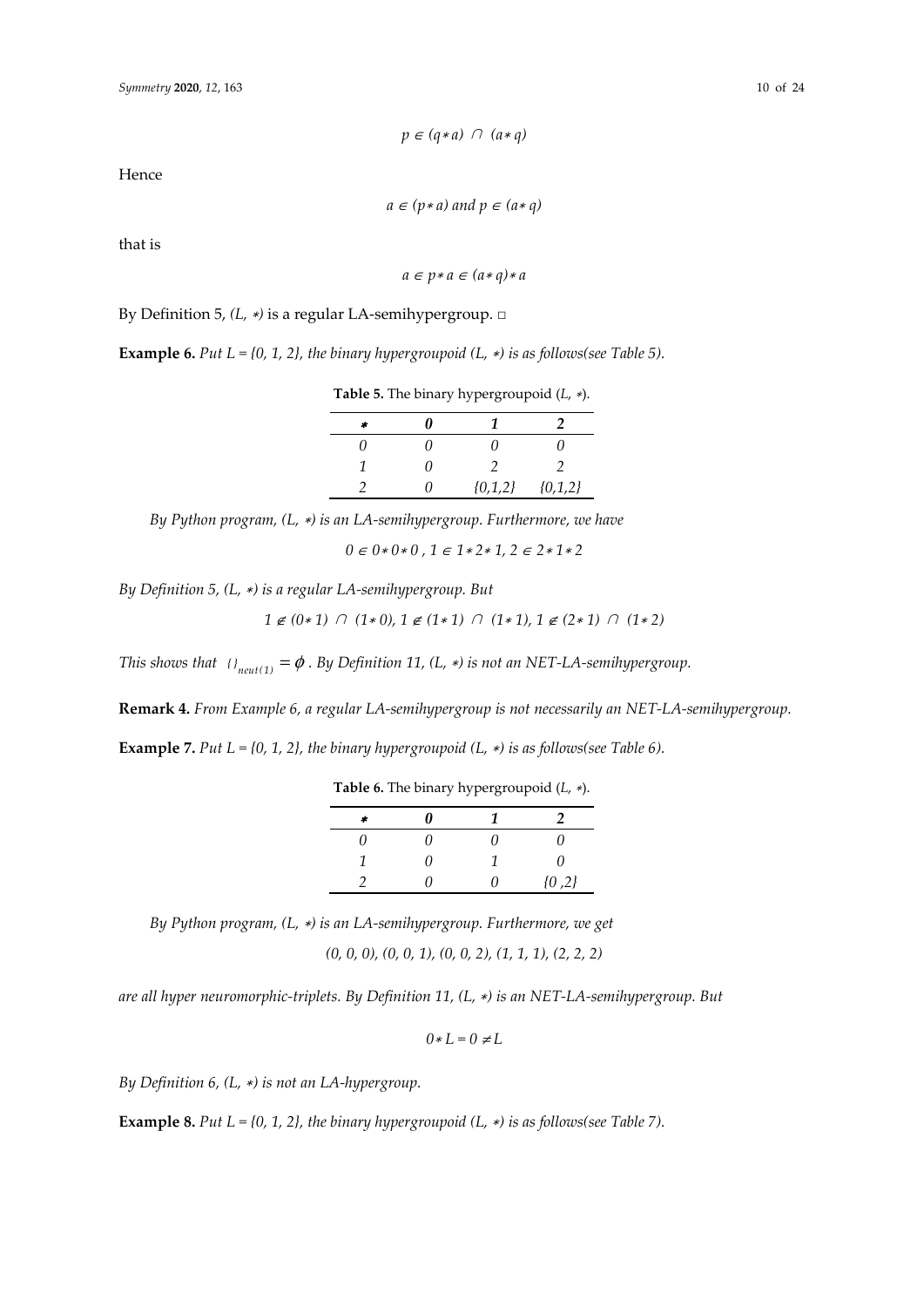| × | 0           | 7         | 2           |
|---|-------------|-----------|-------------|
| 0 | $\theta$    | ${0,1,2}$ | ${0,1,2}$   |
|   | 0           | $\{0,2\}$ | $\{1, 2\}$  |
|   | $\{0,1,2\}$ | $\{0,2\}$ | $\{0,1,2\}$ |

**Table 7.** The binary hypergroupoid (*L*, ∗).

*By Python program, (L,* ∗*) is an LA-semi hypergroup. Furthermore, we get* 

*0*∗ *L = L*∗ *0 = L, 1*∗ *L = L*∗ *1= L, 2*∗ *L = L*∗ *2 = L*

*By Definition 6, (L,* ∗*) is an LA-hypergroup. But* 

$$
1 \notin (0*1) \cap (1*0), 1 \notin (1*1) \cap (1*1), 1 \notin (2*1) \cap (1*2)
$$

*This shows that*  $\iota_{n_{\text{ent}(1)}} = \phi$ . By Definition 11, (L, \*) is not an NET-LA-semihypergroup.

**Proposition 3.** *Every regular LA-hypergroup is an NET-LA-hypergroup.* 

**Example 9.** *Put L* = {0, 1, 2}, the binary hypergroupoid (L,  $*$ ) is as follows(see Table 8).

**Table 8.** The binary hypergroupoid (*L*, ∗).

| × | 0         | 7            | 2           |
|---|-----------|--------------|-------------|
| 0 | $\{1,2\}$ | $\{0.1, 2\}$ | $\{0,1,2\}$ |
| 1 | ${0,1,2}$ | ${0,2}$      | ${0,2}$     |
|   | $\{0,1\}$ | ${1,2}$      | $\{0,1\}$   |

*By Python program, (L,* ∗*) is an LA-semihypergroup. Furthermore, we get* 

*(0, 1, 0), (0, 1, 1), (0, 1, 2), (0, 2, 0), (0, 2, 1), (1, 0, 0), (1, 0, 1), (2,1,0), (2, 1, 2)*

*are all hyper neutrosophic-triplets, and* 

*0*∗ *L = L*∗ *0 = L, 1*∗ *L = L*∗ *1 = L, 2*∗ *L = L*∗ *2 = L*

*by Definition 12, (L,* ∗*) is an NET-LA-hypergroup. But* 

$$
0 \notin (0*0) \cap (0*0), 1 \notin (1*1) \cap (1*1), 2 \notin (2*2) \cap (2*2)
$$

*This shows that the identity of (L,* ∗*) does not exist. By Definition 8, (L,* ∗*) is not a regular LA-hypergroup.* 

Based on the above, the relationships of LA-semihypergroup, regular LA-semihypergroup, LA-hypergroup, NET-LA-semihypergroup, NET-LA-hypergroup and regular LA-hypergroup, can be represented by the flowing Figure 5.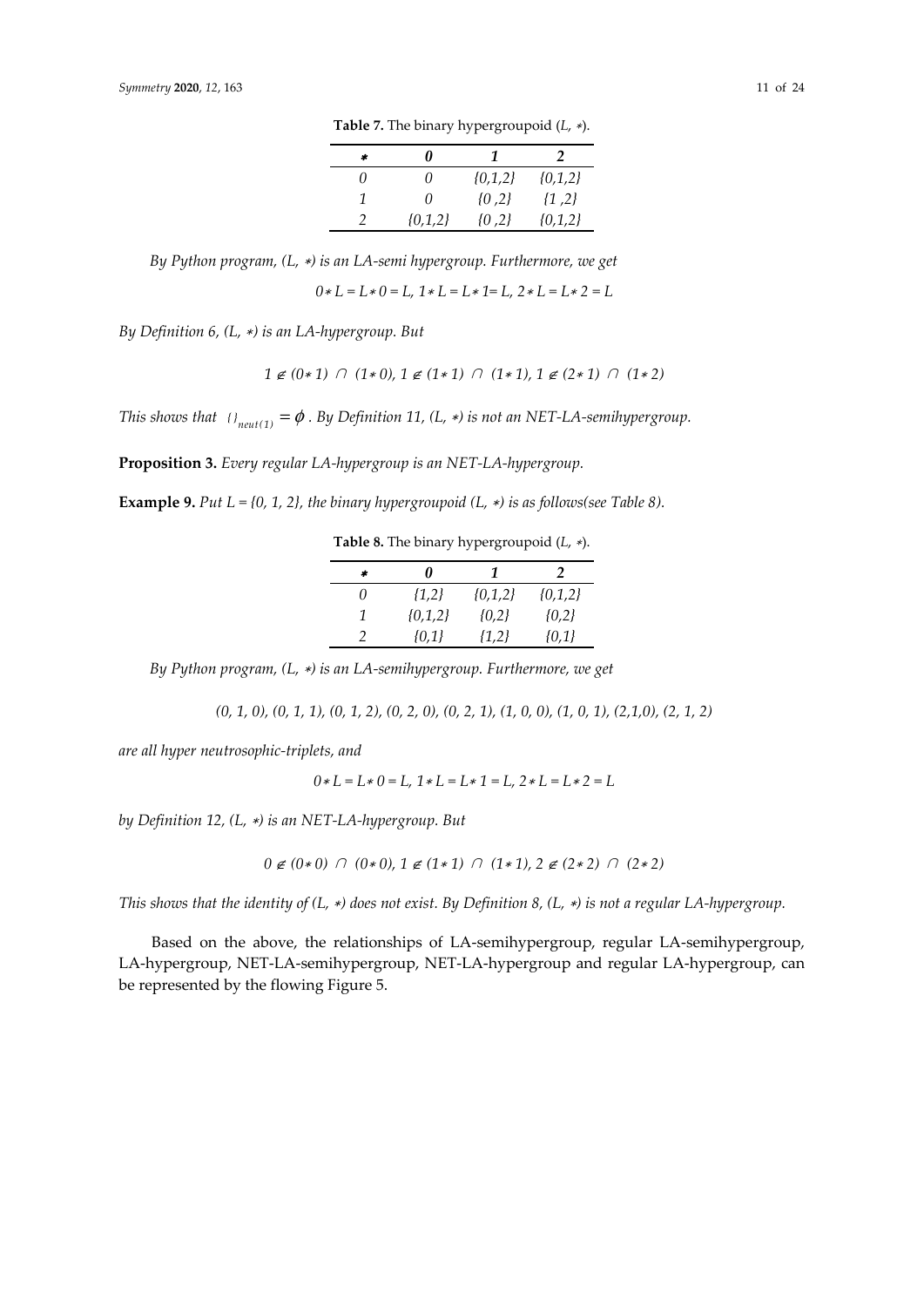

**Figure 5.** The relationships of various LA-semihypergroups.

**Proposition 4.** *An NET-LA-semihypergroup (L,* <sup>∗</sup>*) is both an LNET-LA-semihypergroup and a RNET -LA-semihypergroup.* 

**Proof.** Since  $(L, *)$  is an NET-LA-semihypergroup , to any given  $a \in L$ , there are  $s \in \{I_{neut(a)}\}$  and  $t \in L$ 

 $\{H_{anti(a)}\}$  such that

$$
a \in (s*a) \cap (a*s)
$$
 and  $s \in (t*a) \cap (a*t)$ .

Hence  $a \in (s * a)$  and  $s \in (t * a)$ , This shows

 $s \in \{ \}$ <sub>lneut(a)</sub> and  $t \in \{ \}$ <sub>lanti(a)<sub>c</sub></sub>.

Thus (*L*, <sup>∗</sup>) is an LNET-LA-semihypergroup. In the same way, we can prove that (*L*, <sup>∗</sup>) is al so a RNET-LA-semihypergroup. □

**Example 10.** *Put L = {0, 1, 2}, the binary hypergroupoid (L,* ∗*) is as follows(see Table 9).* 

|  |  | <b>Table 9.</b> The binary hypergroupoid $(L, *)$ . |  |  |
|--|--|-----------------------------------------------------|--|--|
|--|--|-----------------------------------------------------|--|--|

| $\star$ | N  |         | 2              |
|---------|----|---------|----------------|
| 0       | 0  | 0       | 11             |
|         | 0  |         | $\mathfrak{D}$ |
|         | O) | ${1,2}$ | ${1,2}$        |

*By Python program, (L,* ∗*) is an LA-semihypergroup and* 

*(0, 0, 0), (0, 0, 1), (0, 0, 2), (1, 2, 1), (1, 2, 2), (2, 1, 2), (2, 2, 1), (2, 2, 2)*

*are all left-hyper neutrosophic-triplets;* 

*(0, 0, 0), (0, 0, 1), (0, 0, 2), (2, 1, 1), (2, 1, 2), (2, 2, 1), (2, 2, 2)*

*are all right-hyper neutrosophic-triplets;* 

*(0, 0, 0),(0, 0, 1),(0, 0, 2),(2, 1, 2),(2, 2, 1),(2, 2, 2)*

*are all hyper neutrosophic-triplets. By Definition 11, (L,* ∗*) is an LNET-LA-semihypergroup but it is neither a RNET-LA-semihypergroup nor an NET-LA-semihypergroup.*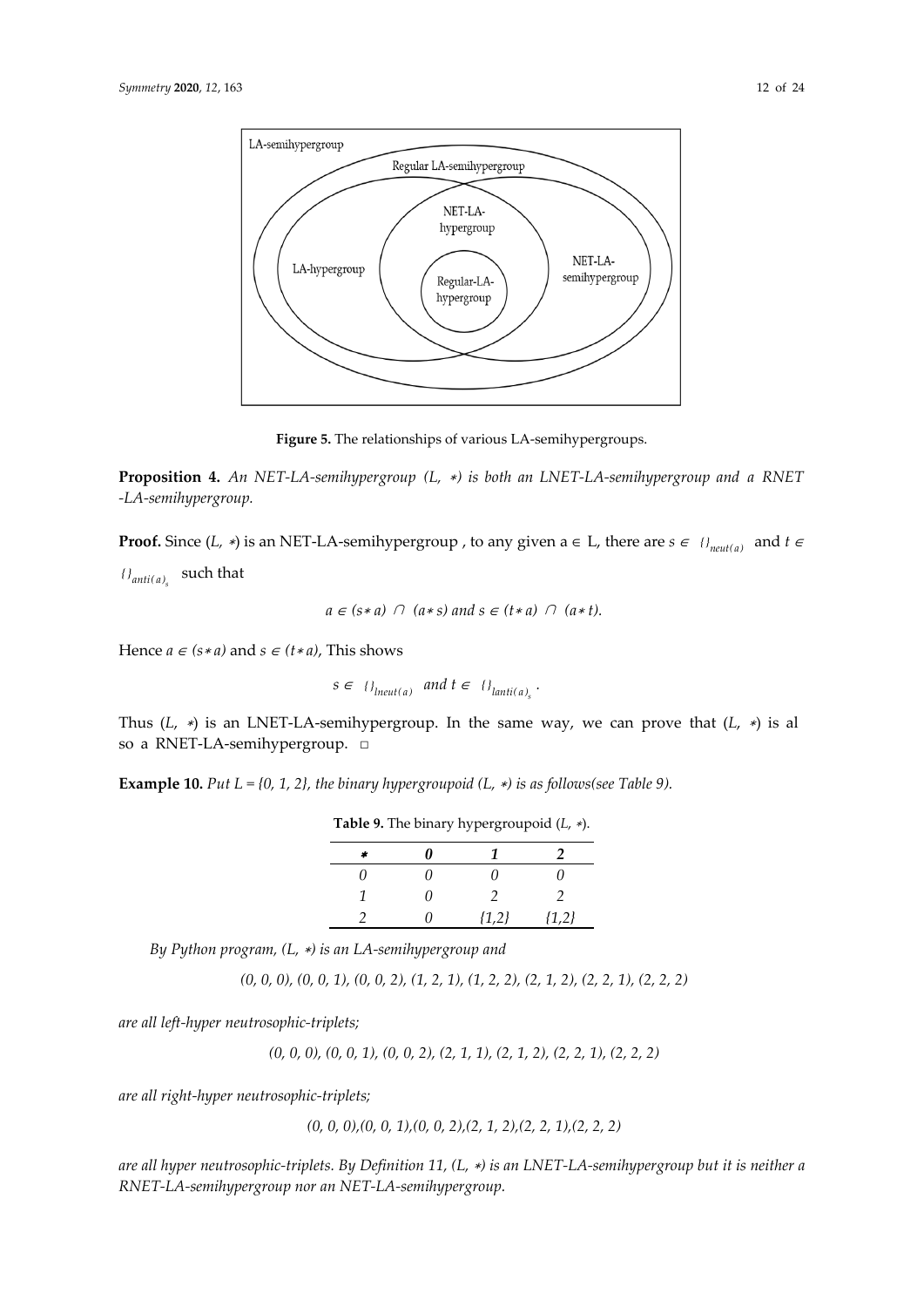|               | 0             |               |               |
|---------------|---------------|---------------|---------------|
| 0             | O)            | $\{0, 1, 2\}$ | $\{0, 1, 2\}$ |
| 1             | $\mathcal{L}$ | $\mathcal{P}$ | $\{1,2\}$     |
| $\mathcal{P}$ | $\{0, 1, 2\}$ | $\{0, 2\}$    | $\{0, 1, 2\}$ |

**Table 10.** The binary hypergroupoid (*L*, ∗).

**Example 11.** *Put L* = {0, 1, 2}, the binary hypergroupoid (L,  $*$ ) is as follows(see Table 10).

*By Python program, (L,* ∗*) is an LA-semihypergroup and* 

*(0, 0, 0),(0, 0, 2),(0, 2, 1),(0, 2, 2),(1, 0, 0),(1, 0, 2),(2, 0, 0)*

*(2, 0, 2),(2, 1, 0),(2, 1, 1),(2, 1, 2),(2, 2, 0),(2, 2, 1),(2, 2, 2)*

*are all left-hyper neutrosophic-triplets;* 

*(0, 0, 0),(0, 0, 1)(0, 0, 2),(0, 1, 1),(0, 1, 2)(0, 2, 1),(0, 2, 2),(1, 2, 0),(1, 2, 1)*

*(1, 2, 2),(2, 0, 0),(2, 0, 1),(2, 0, 2),(2, 1, 0),(2, 1, 2),(2, 2, 0),(2, 2, 1),(2, 2, 2)*

*are all right-hyper neutrosophic-triplets; But* 

$$
1\not\in (0\ast 1)\;\cap\; (1\ast 0),\, 1\not\in (1\ast 1)\;\cap\; (1\ast 1),\, 1\not\in (2\ast 1)\;\cap\; (1\ast 2)
$$

*This shows that*  $\{F_{neut(1)} = \phi$ . By Definition 11, (L, \*) is both an LNET-LA-semihypergroup and a *RNET-LA-semihypergroup but not an NET-LA-semihypergroup. Moreover, from Example 11, we know that* 

$$
I_{\text{Incut}(0)} = \{0, 2\}, \{I_{\text{Innti}(0)} = \{0, 2\}, \{I_{\text{Innti}(0)} = \{1, 2\}
$$

$$
\{I_{\text{Incut}(1)} = \{0\}, \{I_{\text{Ianti}(1)}\} = \{0, 2\}
$$

$$
\{J_{\text{Ineut}(2)} = \{0, 1, 2\}, \{J_{\text{Ianti}(2)}_0 = \{0, 2\}, \{J_{\text{Ianti}(2)}_1 = \{0, 1, 2\}, \{J_{\text{Ianti}(2)}_2 = \{0, 1, 2\}\}\}
$$

*These means that for a certain x in an LNET-LA-semihypergroup,*  $|_{\{I_{lneut(x)}\}}|$  *may be greater than or equal to one and for a certain*  $p \in \{I\}_{\text{Inetti}(x)}$ *,*  $|I\}_{\text{Inetti}(x)}$ ,  $|$  *may be greater than or equal to one. There are similar conclusions in RNET-LA-semihypergroup. In addition, for a certain x in an LA-semihypergroup, if s* <sup>∈</sup> *l*<sub>lneut(x)</sub> (or *s* ∈ *l*<sub>1</sub><sub>*meut(x)*</sub>), then *s* may be not in *l*<sub>1</sub><sub>*meut(x)*</sub> (or *l*<sub>1</sub><sub>*lneut(x)*</sub>). By Example 11, we have 1 ∈  $\{F_{0} = \{F_{0} \} \}$  but  $1 \notin \{F_{0} \}$  .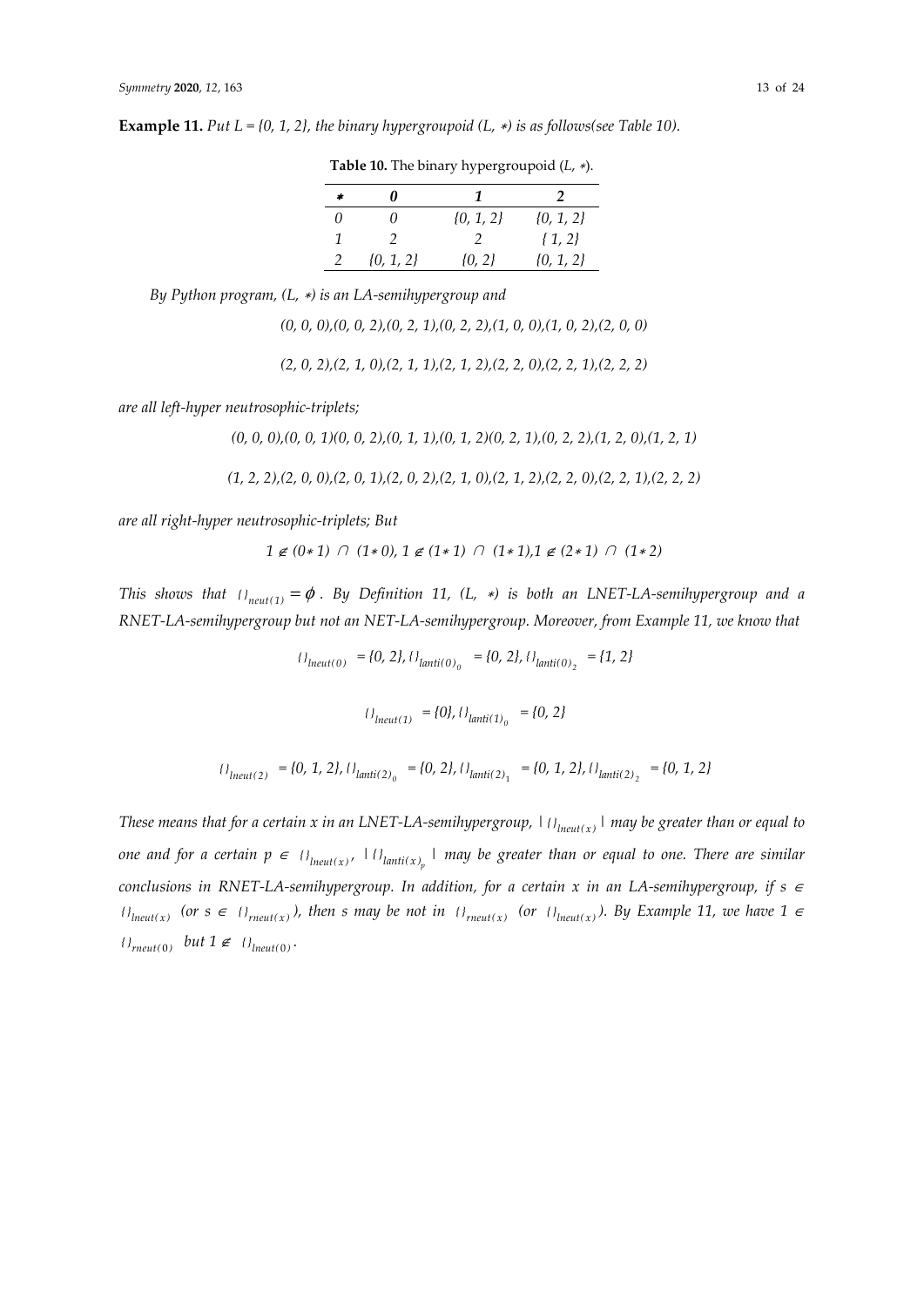

**Figure 6.** The relationships of various LA-semihypergroups.

**Remark 5.** *Non-LNET-LA-semihypergroup(or Non-RNET-LA-semihypergruop) is not an NET-LA-semihypergroup. (L,* ∗*) is both an LNET-LA-semihypergroup and a RNET-LA-semihypergroup but it is not necessarily an NET-LA-semihypergroup.* 

*Based on the above, the relationships of NET-LA-semihypergroup, RNET-LA-semihypergroup and LNET-LA-hypergroup, can be represented by Figure 6.* 

### **3. Strong Pure Neutrosophic Extended Triplet LA-Semihypergroups (SPNET-LA-Semihypergroups)**

**Definition 13.** *An LA-semihypergroup (L,* ∗*) is said to be* 

*(a) a pure left neutrosophic extended triplet LA-semihypergroup (PLNET-LA-semihypergroup), if to any given a*  $\in$  *L*, there are  $p \in L$  and  $q \in L$ , in such a way that

$$
a = p * a
$$
 and  $p = q * a$ 

*(b) a pure right neutrosophic extended triplet LA-semihypergroup (PRNET-LA-semihypergroup), if to any given a*  $\in$  *L*, there are  $s \in L$  and  $t \in L$ , in such a way that

$$
a = a * s \ and \ s = a * t
$$

*(c) a pure neutrosophic extended triplet LA-semihypergroup (PNET-LA-semihypergroup), if to any given a* ∈ *L, there are m* ∈ *L and n* ∈ *L, in such a way that* 

$$
a = (m * a) \cap (a * m) \text{ and } m = (n * a) \cap (a * n)
$$

*(d) a strong pure neutrosophic extended triplet LA-semihypergroup (SPNET-LA-semihypergroup), if to any given a ∈ L*, there are  $m$  ∈ *L* and  $n$  ∈ *L*, in such a way that

$$
a = m \ast a = a \ast m \text{ and } m = n \ast a = a \ast n
$$

**Proposition 5.** *Every SPNET-LA-semihypergroup is a PNET-LA-semihypergroup; Every PNET-LA-se mihypergroup is an NET-LA-semihypergroup. Every PLNET-LA-semihypergroup is an LNET-LA-semi hypergroup; Every PRNET-LA-semihypergroup is a RNET-LA-semihypergroup.* 

**Remark 6.** *From Proposition 5, we know that the signs in the Definition 11 can still be used, such as*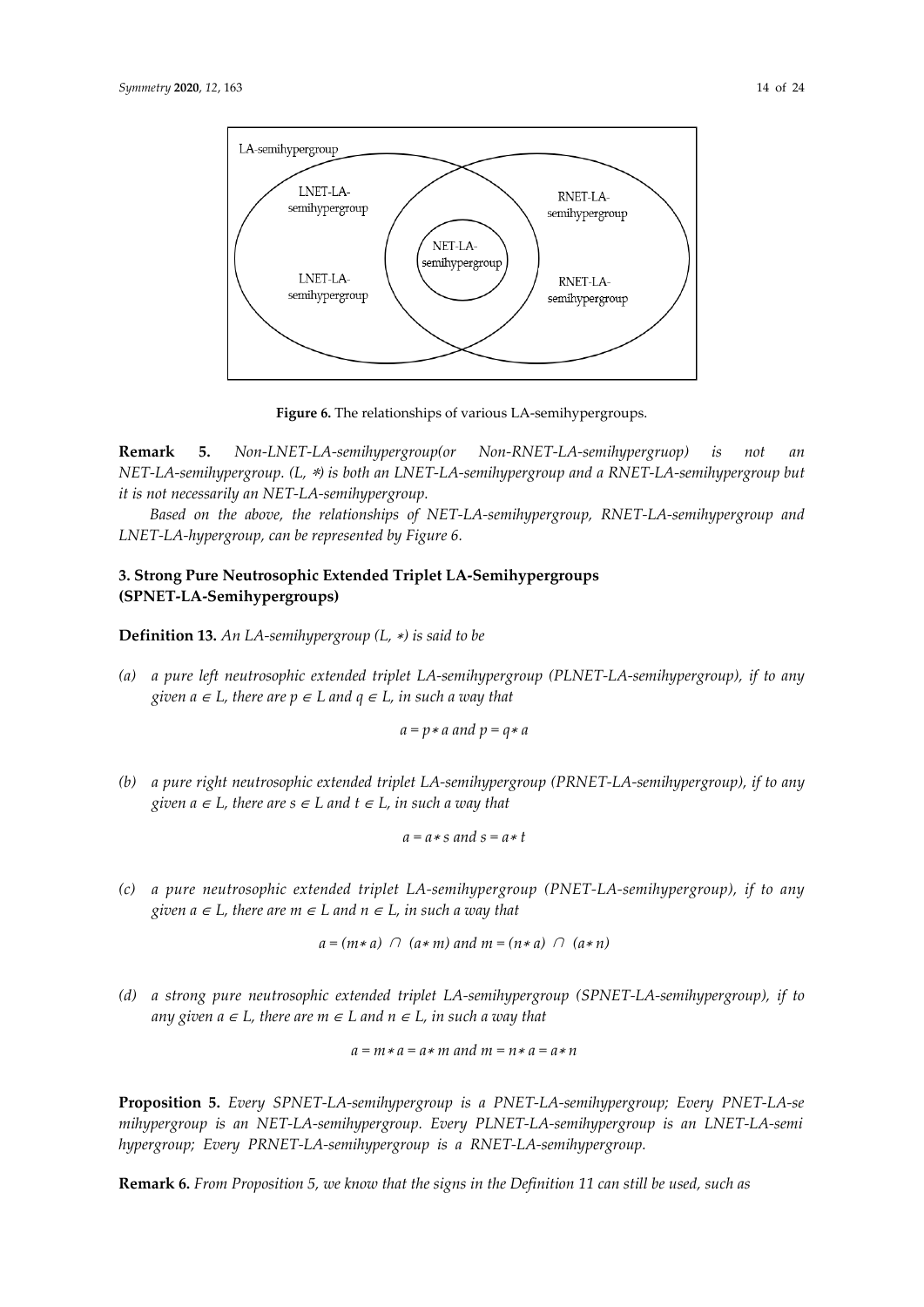*l*<sub>*lneut(a)*</sub>  $\iint$  *rneut(a) f l*<sub>*neut(a)*</sub> *f l*<sub>*lanti(a)*<sub>n</sub></sub> *f l*<sub>*ranti(a)*<sub>n</sub></sub> *f* **etc.** 

**Proposition 6.** *Every commutative PNET-LA-semihypergroup is an SPNET-LA-semihypergroup; Every commutative PLNET-LA-semihypergroup(or PRNET-LA-semihypergroup) is an SPNET-LA-semihypergroup.* 

**Proposition 7.** Suppose (L,  $*$ ) is an SPNET-LA-semihypergroup, for any a, b,  $c \in L$ ,

- *(1) if s* ∈  ${I}$ <sub>*neut(a)*</sub>, *then s is unique and s*  $*$  *s* = *s*;
- (2) if  $s = neut(a)$ , then neut(s) = s and  $s \in \{B_{anti(s)}\}$ ;
- (3) if *s* = *neut*(*a*), *t* ∈ *{*}<sub>*anti(a)*</sub> *, r* ∈ *{*}<sub>*anti(s)*</sub> *, then r* \* *t* ⊆ *{*}<sub>*lanti(a)*</sub> *;*
- *(4) if*  $s = \text{neut}(a)$ ,  $t \in \{ \}$ <sub>*anti(a)<sub>s</sub></sub>*, *then*  $s * t \subseteq \{ \}$ <sub>*lanti(a)<sub>s</sub></sub>*,</sub></sub>
- *(5) if*  $p = \text{neut}(a)$ ,  $s = \text{neut}(b)$ ,  $q \in \{0\}$ <sub>*anti(a)*  $s \in \{0\}$ <sub>*anti(b) and*  $|a * b| = |p * s| = 1$ *, then*</sub></sub>

*neut*( $a * b$ ) =  $p * s$  *and*  $q * t \subseteq \{ \}$ <sub>*anti*( $a * b$ )</sub>

*(6) if*  $s = neut(a) = neut(b)$ ,  $q \in \{l_{anti(a)} \mid t \in \{l_{anti(b)} \mid and \mid a*b\} = 1$ , then

*neut*( $a * b$ ) = *s* and  $q * t \subseteq \{ \}$ <sub>anti( $a * b$ )</sub>

- *(7) if neut(a)* = *neut(b), then*  $a * b = b * a$ *;*
- (8) then  $s * b = s * c$  if  $b * a = c * a$ , where  $s = neutr(a)$ ;
- *(9) if*  $s = \text{neut}(a)$ ,  $q$ ,  $t \in \{i\}$ <sub>*anti(a)*, *then*  $s * q = s * t$ .</sub>

**Proof.** (1) Suppose there are *s*,  $p \in \{1\}$ <sub>neut(a)</sub>,  $t \in \{1\}$ <sub>anti(a)</sub>,  $q \in \{1\}$ <sub>anti(a)</sub>,  $(L, *)$  is an SPNET-LA-semihypergroup, hence

$$
a = s * a = a * s, s = t * a = a * t
$$

$$
a = a * p = p * a, p = a * q = q * a
$$

we get

$$
s * p = (t * a) * p = (p * a) * t = a * t = s
$$

$$
p * s = (q * a) * s = (s * a) * q = a * q = p
$$

$$
s * p = (a * t) * (q * a) = (a * q) * (t * a) = p * s
$$

Thus  $p = s$ , it implies *s* is unique and  $s * s = s$ .

(2) From (1), if  $s = neut(a) \in L$ , then  $s * s = s * s = s$ , This implies  $neut(s) = s$  and  $s \in \{l_{anti(s)}\}$ .

(3) For any given  $a \in L$ , if  $s = \text{neut}(a)$ ,  $t \in \{a\}_{\text{anti}(a)}$ , then

$$
a = a * s = s * a, s = a * t = t * a
$$

On the other hand, from *neut*(*s*) = *s* and  $r \in \{I_{\text{anti}(s)}\}$ , we get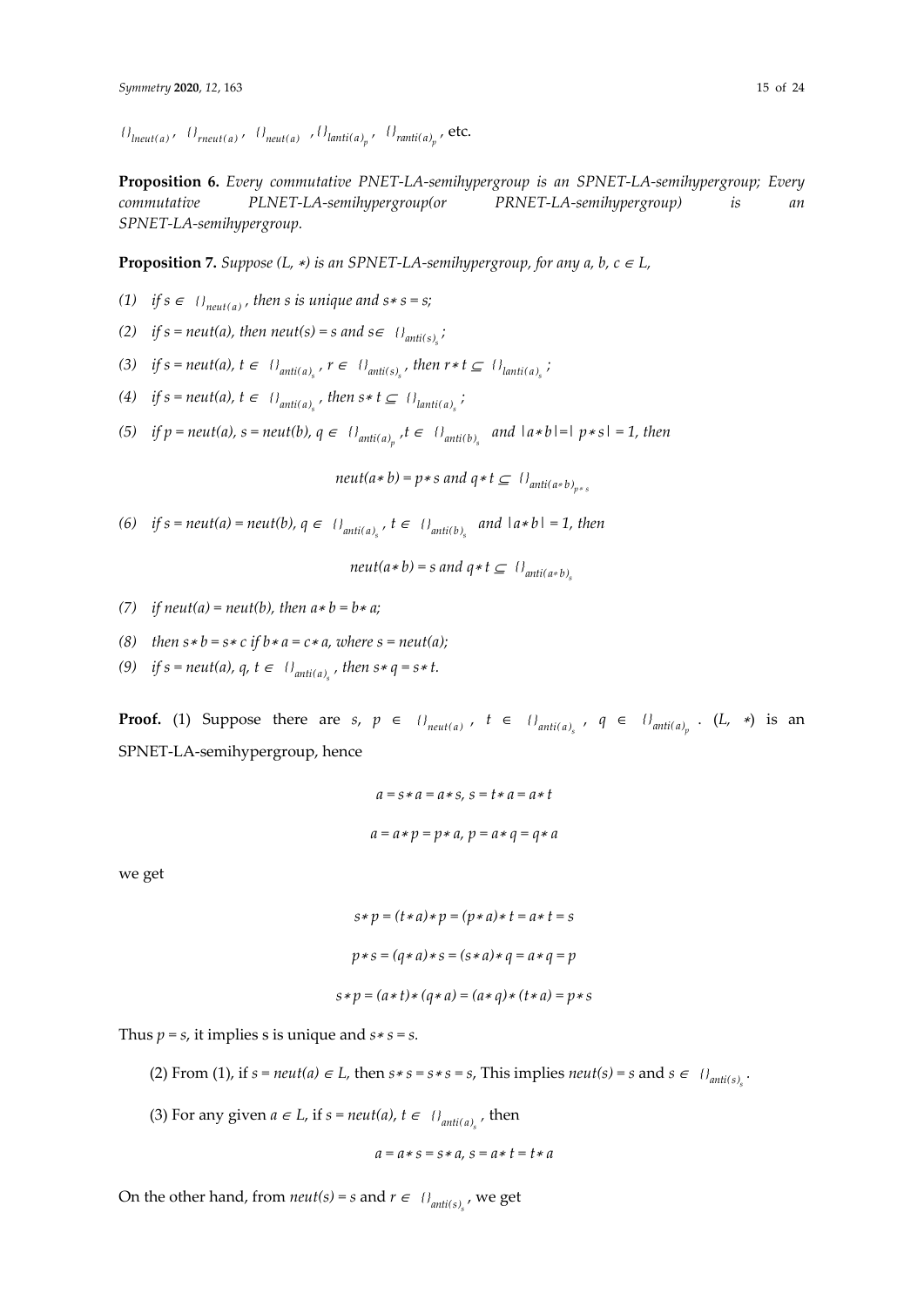Thus

$$
\bigcup_{m\in r*t} (m*a) = (r*t)*a = (a*t)*r = s*r = s
$$

 $s = s * s = s * s$ ,  $s = r * s = s * r$ 

where  $m * a$  is a nonempty set, hence for any  $m \in r * t$ ,  $m * a = s$ . This implies  $m \in \{I_{lanti(a)}\}$ . In other words,  $r * t \subseteq \{I\}_{lanti(a)}$ .

- (4) By (2), (3), we can get (4).
- (5) if  $p = neut(a)$ ,  $s = neut(b)$ ,  $q \in \{l_{anti(a)} \}$ ,  $t \in \{l_{anti(b)} \}$ , then *(p*∗ *s)* <sup>∗</sup>*(a*∗ *b) = (p*<sup>∗</sup> *a)* <sup>∗</sup>*(s*∗ *b) = a*∗ *b*   $(a * b) * (p * s) = (a * p) * (b * s) = a * b.$

That is,

$$
(p * s) * (a * b) = (a * b) * (p * s) = a * b.
$$
\n(14)

On the other hand,

$$
\bigcup_{l \in q+t} [(a*b)*l] = (a*b)*(q*t) = (a*q)*(b*t) = p*s,
$$

where  $(a * b)* l$  is a nonempty set,  $|a * b| = 1$  and  $|p * s| = 1$ . Hence for any  $l \in q * t$ ,  $(a * b) * l = p * s$ . In the same way, we can prove that for any  $l \in q*t$ ,  $l * (a*b) = p*s$ . Thus for any  $l \in q*t$ ,

$$
l * (a * b) = (a * b) * l = p * s.
$$
 (15)

From (14), (15) and  $|a*b| = |p*s| = 1$ , we get  $neut(a*b) = p*s$  and  $q*t \subseteq {l'}_{anti(a*b)}_{p*s}$ .

(6) Let  $p = s$  *in* Proposition 7 (5), we can get the conclusion.

(7) (*L*,  $*$ ) is an SPNET-LA-semihypergroup, hence for any given  $a$ ,  $b \in L$ , there are  $neut(a) = s$ , *neut*(*b*) = *p*, *t*  $\in$  { *}*<sub>*anti*(*a*)<sub>*s*</sub></sub>, *q*  $\in$  { *}*<sub>*anti*(*b*)<sub>*n*</sub></sub> such that

$$
a = a * s = s * a, s = a * t = t * a
$$
  

$$
b = b * p = p * b, p = b * q = q * b.
$$

*If*  $s = p$ , then we have

$$
a * b = (a * s) * (b * p) = (a * b) * (s * p) = (a * b) * (s * s) = (a * b) * s = (s * b) * a = (p * b) * a = b * a.
$$

(8) Suppose that  $b * a = c * a$  for  $a, b, c \in L$ . There are  $s = neutr(a) \in L$  and  $t \in \{B_{ant i(a)}\}$ . Multiply  $b * a$ *= c*∗ *a* by *t*, we have

$$
(b * a) * t = (c * a) * t
$$

$$
(t * a) * b = (t * a) * c
$$

$$
s * b = s * c
$$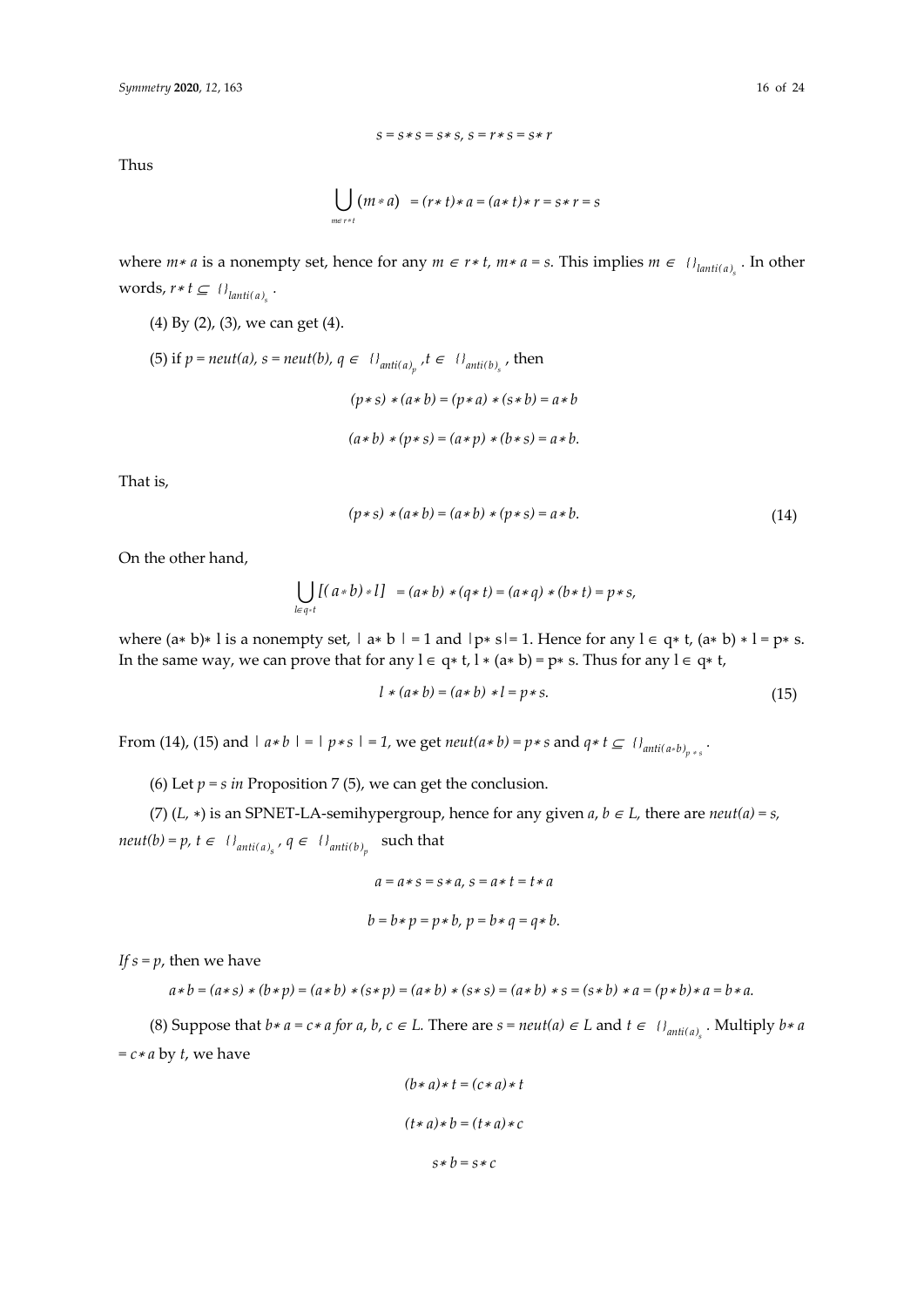(9) For any given  $a \in L$ , there is  $s = \text{neut}(a) \in L$ , if  $q, t \in \{a\}_{\text{anti}(a)}$ , then

$$
s * q = (t * a) * q = (q * a) * t = s * t.
$$

□

**Theorem 1.** Suppose (L,  $*$ ) is a PRNET-LA-semihypergroup, for any  $x \in L$ ,

*a)* if  $p \in \{1\}$ <sub>*rneut*(*x*)</sub>,  $q \in \{1\}$ <sub>*ranti*(*x*)<sub>n</sub></sub> and  $|p * p| = 1$ , then

$$
p * p \subseteq \{1_{\text{Ineut}(x)} \text{ and } p * q \subseteq \{1_{\text{Ianti}(x)}_{p * p}}\}
$$

*and (L,* <sup>∗</sup>*) is an PLNET-LA-semihypergroup.* 

b) if 
$$
p \in \{J_{\text{meut}(x)}, q \in \{J_{\text{ranti}(x)}\}\}
$$
,  $p * p = p$  and  $q \in p * q$ , then  

$$
p = \text{neut}(x) \text{ and } q \in \{J_{\text{anti}(x)}\}
$$

and 
$$
(L, *)
$$
 is an SPNET-LA-semihypergroup.

**Proof.** (1) Since (*L,*  $*$ ) is a PRNET-LA-semihypergroup, for any given  $x \in L$ , there are  $p \in \{F_{\text{meut}(x)}\}$ and  $q \in \{P_{\text{ranti}(x)}\}$  such that

$$
x = x * p, \ p = x * q
$$

multiply  $x = x * p$  by  $p$ , we have

$$
x = x * p = (x * p) * p = (p * p) * x
$$

In addition,

$$
\bigcup_{s \in p+q} (s * x) = (p * q) * x = (x * q) * p = p * p
$$

where *s*  $\ast x$  is a nonempty set and  $|p * p| = 1$ . Thus for any  $s \in p * q$ ,  $s * x = p * p$ . It means that for any *x ∈ L*, there are  $p * p$ ,  $s ∈ p * q$  such that

$$
(p*p)*x=x, \, s*x=p*p
$$

It shows that

$$
p * p \subseteq \{1_{\text{Ineut}(x)}, s \in p * q \subseteq \{1_{\text{Ianti}(x)_{p * p}}\}\}
$$

By Definition 11, (*L,* ∗) is an LNET-LA-semihypergroup.

(2) By Theorem 1 (a),

$$
p = p * p \in \{1_{\text{incut}(x)}\}
$$

$$
q\in p*q\subseteq~\{ \}_{lanti(x)_{p*p}}~=~\{ \}_{lanti(x)_{p}}
$$

It shows that for any given *x* ∈ *L*, there is *p* ∈ *L* such that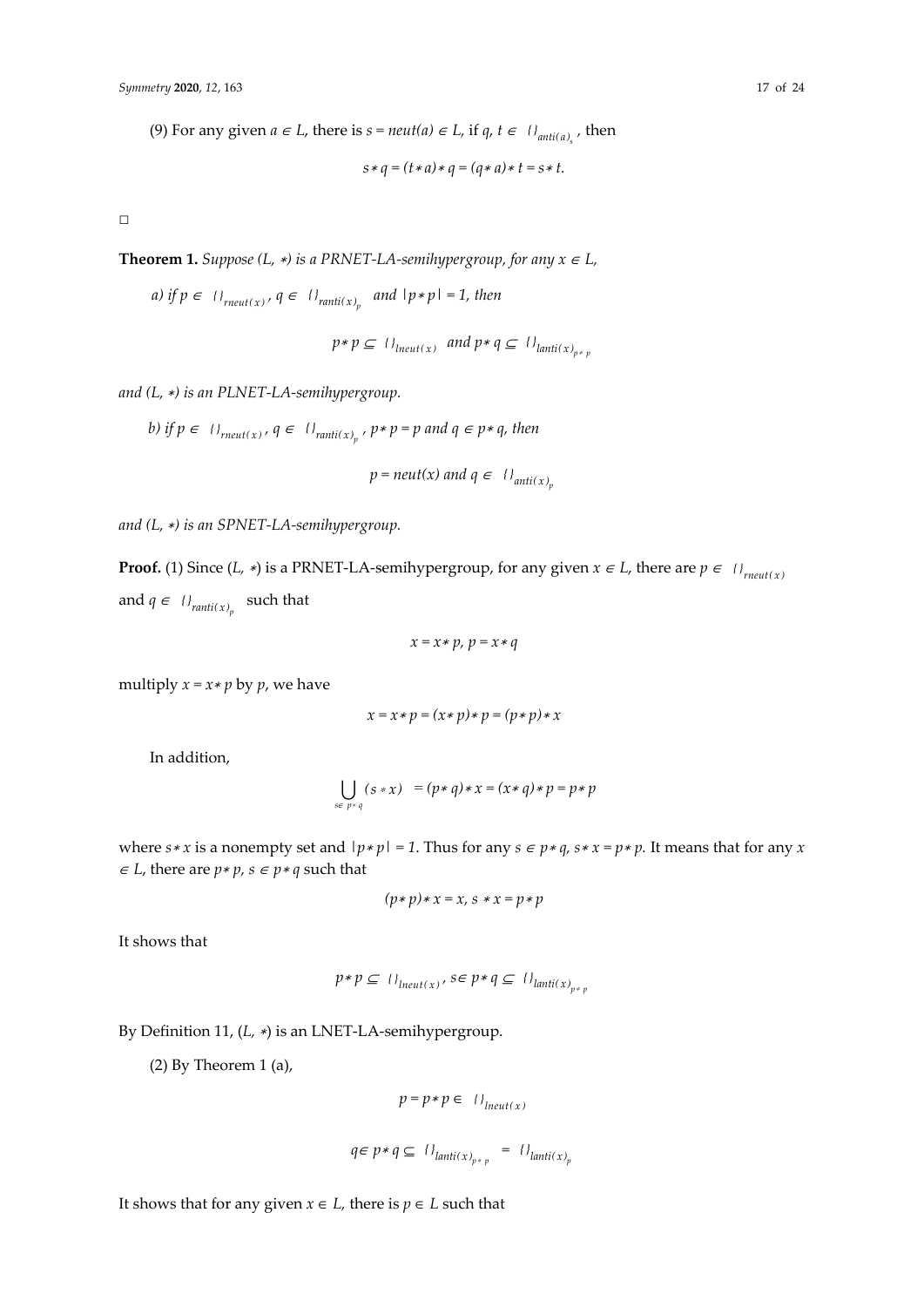On the other hand,  $p \in \{1_{\text{meut}(x)}, q \in \{1_{\text{ramtit}(x)}\}$ , we get

*x = x*∗ *p and x*∗ *q = p* 

Based on the above, for any given  $x \in L$ , there are *p* and *q* such that

$$
x = x * p = p * x
$$

$$
p = x * q = q * x
$$

That is,

$$
p \in \{J_{neut(x)} \text{ and } q \in \{J_{anti(x)}\}
$$

By Definition 11, (*L,* ∗) is an SPNET-LA-semihypergroup. Applying Proposition *7 (1),* we get *p =*   $neut(x)$ .  $\square$ 

**Example 12.** *Put*  $L = \{0, 1, 2\}$ , the binary hypergroupoid  $(L, *)$  is as follows(see Table 11).

| × | "         |           |           |
|---|-----------|-----------|-----------|
| O | 11        |           | ${0,1,2}$ |
|   |           | $\theta$  | ${0,1,2}$ |
|   | ${0,1,2}$ | ${0,1,2}$ |           |

**Table 11.** The binary hypergroupoid (*L*, ∗).

*By Python program, (L,* ∗*) is an LA-semihypergroup. Furthermore, we have* 

*rneut(0) = 0, rneut(1) = 0, rneut(2) = 2* 

$$
ranti(0)_{\text{reut}(0)=0} = 0, \ \ ranti(1)_{\text{reut}(1)=0} = 1, \ ranti(2)_{\text{reut}(2)=2} = 2
$$
\n
$$
0 \times 0 = 0, \ 0 \times 0 = 0, \ 2 \times 2 = 2
$$
\n
$$
0 \in 0 \times 0, \ 1 \in 0 \times 1, \ 2 \in 2 \times 2
$$

*By Theorem 1 (b), we know that (L,* ∗*) is an SPNET-LA-semihypergroup.* 

**Corollary 1.** *A PRNET-LA-semihypergroup (L,* ∗*), which satisfies conditions of Theorem 1 (b), then*   $neut(p*s) = neut(p)*neut(s)$  if  $|p*s| = |neut(p)*neut(s)| = 1$ , where p, s  $\in$  L.

**Proof.** It follows from Theorem 1 (b) and Proposition 7 (5). □

**Corollary 2.** *An idempotent PRNET-LA-semihypergroup is a PLNET-LA-semihypergroup.* 

**Proof.** It follows from Theorem 1 (a). □

**Proposition 8.** *An idempotent PRNET-LA-semihypergroup with pure left identity is a commutative SPNET-LA-semihypergroup and its pure left identity is pure right identity.* 

**Proof.** Put e is a pure left identity of  $(L, *)$ . Then for any  $t \in L$ ,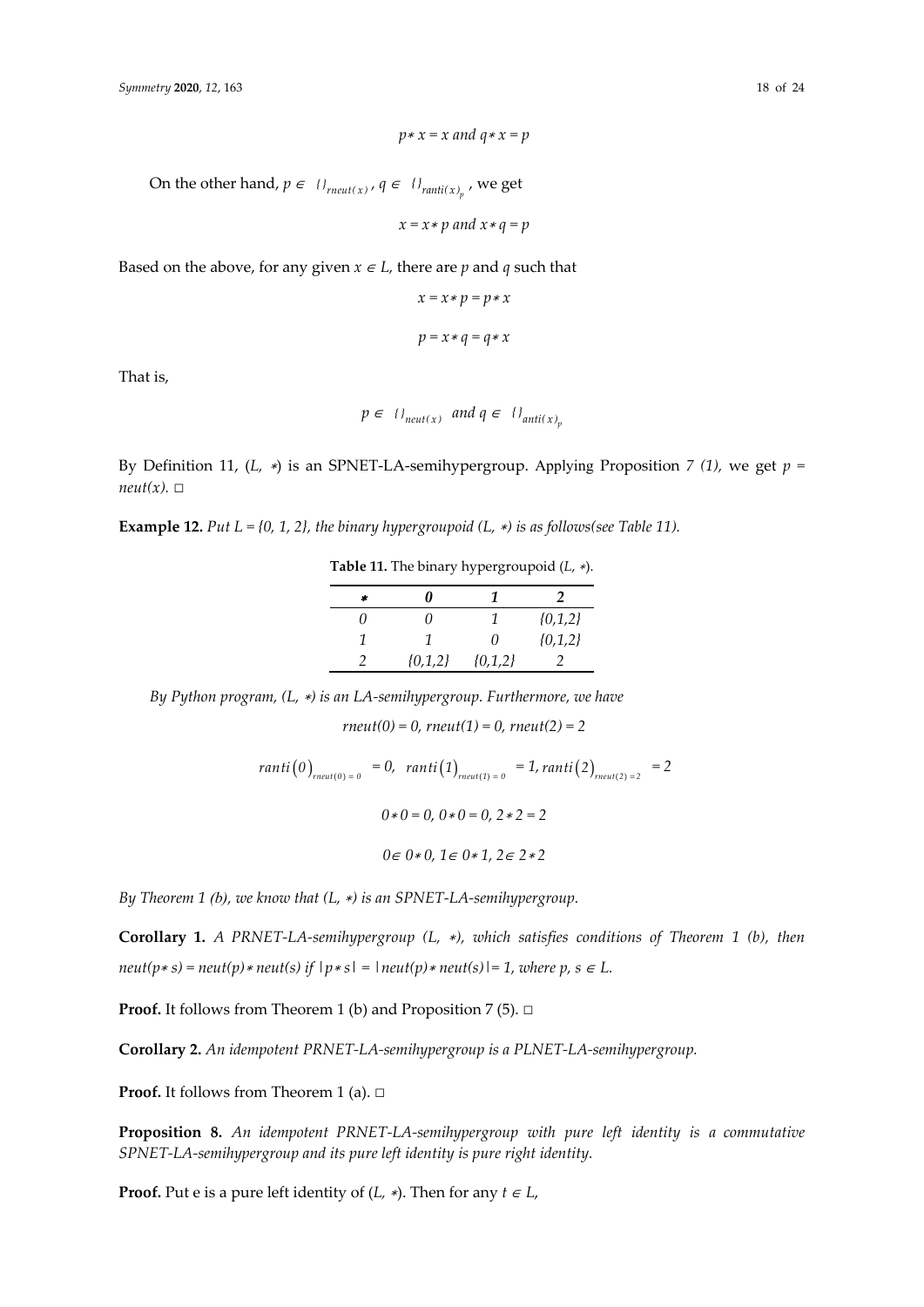by idempotent law, we get

$$
t * e = (t * t) * e = (e * t) * t = t * t = t.
$$

It shows that *e* is pure right identity of  $(L \ast)$ . Furthermore, for any  $m, n \in L$ ,

$$
m * n = (m * e) * n = (n * e) * m = n * m.
$$

It follows that (*L*, <sup>∗</sup>) satisfies commutative law.

On the other hand,  $(L, *)$  is a PRNET-LA-semihypergroup. Hence for any given  $a \in L$ , there are *s*∈  ${I}_{reut(a)}$  and  ${t} ∈ {I}_{ranti(a)}$  such that

$$
a=a*s, s=a*t.
$$

Applying commutative law, we get

 $a = a * s = s * a$ ,  $s = a * t = t * a$ .

Thus (*L*, <sup>∗</sup>*)* a commutative SPNET-LA-semihypergroup. □

**Proposition 9.** *Suppose (L,* ∗*) is a PRNET-LA-semihypergroup(or a PLNET-LA-semihypergroup) with pure right identity, then pure right identity is pure left identity and (L,* ∗*) is a commutative Net-semihypergroup.* 

**Proof.** Put *e* is a pure right identity of  $(L, *)$ , Then for any given  $t \in L$ ,

*t*<sup>∗</sup> *e = t,* 

we have

$$
t = t \ast e = (t \ast e) \ast e = (e \ast e) \ast t = e \ast t.
$$

This shows that *e* is pure left identity of  $(L, *)$ . Furthermore, for any  $l, m, n \in L$ ,

$$
m * n = (m * e) * n = (n * e) * m = n * m
$$

$$
(l * m) * n = (l * m) * (e * n) = (l * e) * (m * n) = l * (m * n).
$$

It follows that (*L*, <sup>∗</sup>) satisfies commutative law and associative law. In addition, (*L*, ∗) is a PRNET-LA-semihypergroup. Hence for any given  $s \in L$ , there are  $p \in \{l_{\text{meut}(s)}\}$  and  $q \in \{l_{\text{ramti}(s)}\}$ such that

$$
s = s * p, p = s * q.
$$

Applying commutative law, we get

$$
s = s * p = p * s, p = s * q = q * s.
$$

By Definition 10, (*L*, \*) is a commutative NET-semihypergroup. □

**Theorem 2.** *Let (L,* ∗*) be a PRNET-LA-semihypergroup, which satisfies the following conditions:* 

*(1) for any t∈ L, there are p ∈*  $\{P_{\text{rneut}(t)}\}$ ,  $q ∈ \{P_{\text{ranti}(t)}\}$  such that

$$
p * p = p, q = p * q;
$$
\n<sup>(16)</sup>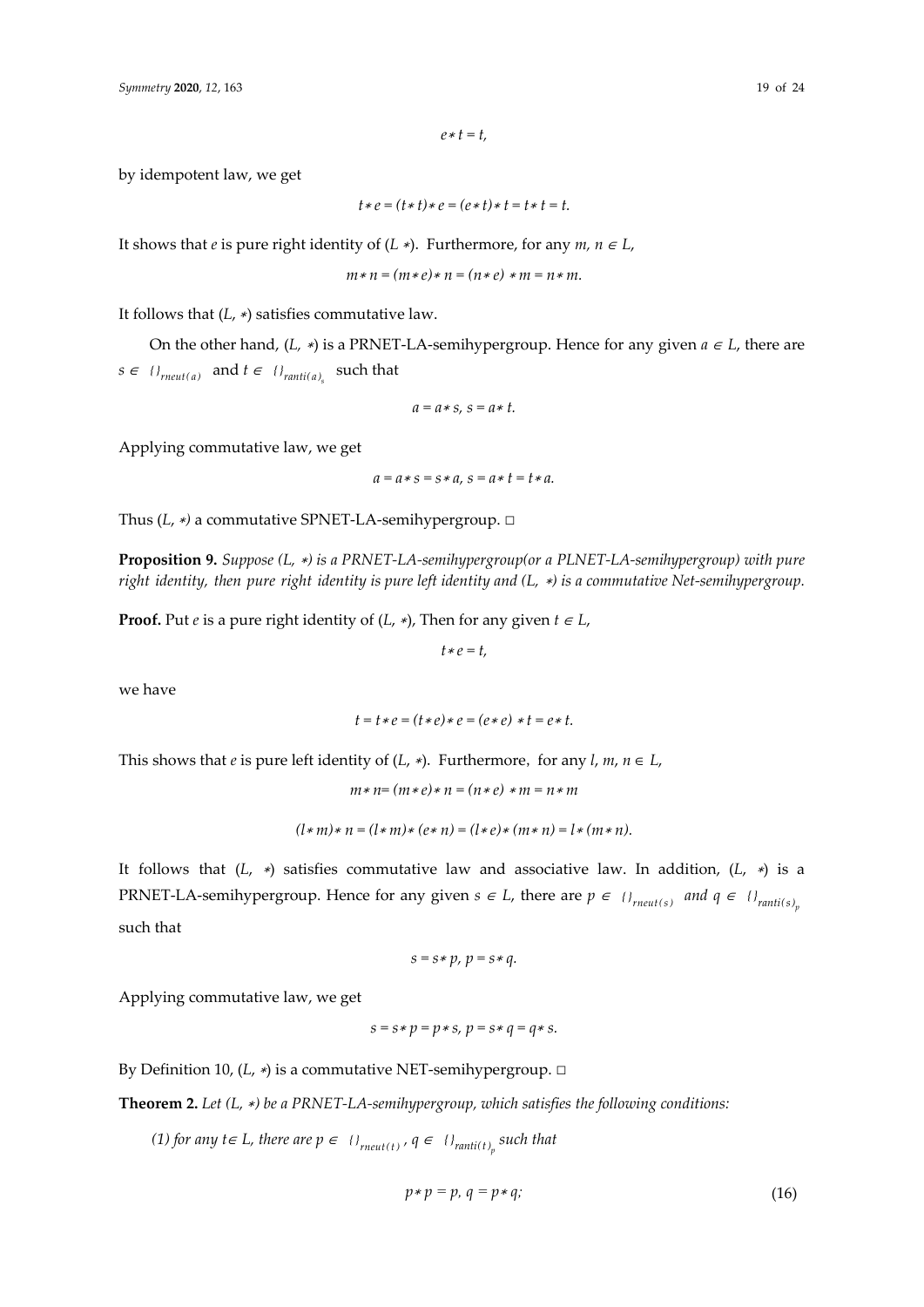*By condition (1), for a certain q in (1), there are*  $r \in \{l_{\text{metal}(q)}, l \in \{l_{\text{rant}(q)}\} \}$  *such that* 

$$
r*r = r, l = r:l \tag{17}
$$

*(2) |p*∗ *r| = 1, where p in (16) and r in (17);* 

*(3) for any m, n ∈ L, if neut(m) = neut(n), then*  $|m*n| = 1$ *.* 

*Define an equivalent relation*  $\varphi$  *on L,* 

$$
m\varphi n \text{ if and only if } \text{neut}(m) = \text{neut}(n)
$$

*Then* 

*(a) (To every t* ∈ *L, ([t],* <sup>∗</sup>*) is a sub NET-LA-semihypergroup of (L,* ∗*), in which [t] is the equivalent class of t based on equivalent relation* ϕ *;* 

*(b)* To every  $t \in L$ , ([t], \*) is a regular LA-hypergroup.

**Proof.** (a) Firstly, by Theorem 1 (b) and Theorem 2's condition (1), we know that (*L*,∗) is an SPNET-LA-semihypergroup. Suppose *m*, *n* ∈ *[t]*, by Theorem 2's condition (3), we have

 $neut(m) = neut(n) = neut(t)$  and  $|m * n| = 1$ 

Applying Proposition 7 (6), we get  $neut(m*n) = neut(t)$ . It shows that  $m*n \in [t]$ .

Secondly, applying Proposition 7 (2), we have

 $neut(new(m)) = neut(new(t)) = neut(t)$ 

It means that for any  $m \in [t]$ , neut $(m) \in [t]$ .

Lastly, by Theorem 2's condition (1) and Theorem 1 (b), for any  $m \in [t] \subseteq L$ , there is  $q \in L$  such that

$$
q = neutr(m) * q \in \{1_{anti(m)}_{neut(m)} \tag{18}
$$

and for the *q in* (18), there are  $r \in \{F_{\text{meut}(q)}, i \in \{F_{\text{ranti}(q)}\} \}$  such that

$$
r*r = r, l = r*l
$$
  
and  $r = neut(q)$ . (19)

By Theorem 2's condition (2) and (19), we get

$$
|\text{neut}(m) * r| = |\text{neut}(m) * \text{neut}(q)| = |\text{neut}(n|) * \text{neut}(q)| = 1.
$$

Applying Proposition 7 (5), we get

*neut(neut(m)*∗ *q) = neut(neut(m))*∗ *neut (q) = neut(m)*∗ *neut (q)* 

*= neut(m*<sup>∗</sup> *q) = neut(neut(m)) = neut(m) = neut(t).* 

This implies  $q = neutr(m) * q \in \{l\}_{anti(m)_{neut(m)}} \in [t]$ . Thus ( $[t]$ , \*) is a sub SPNET-LA-semihypergroup.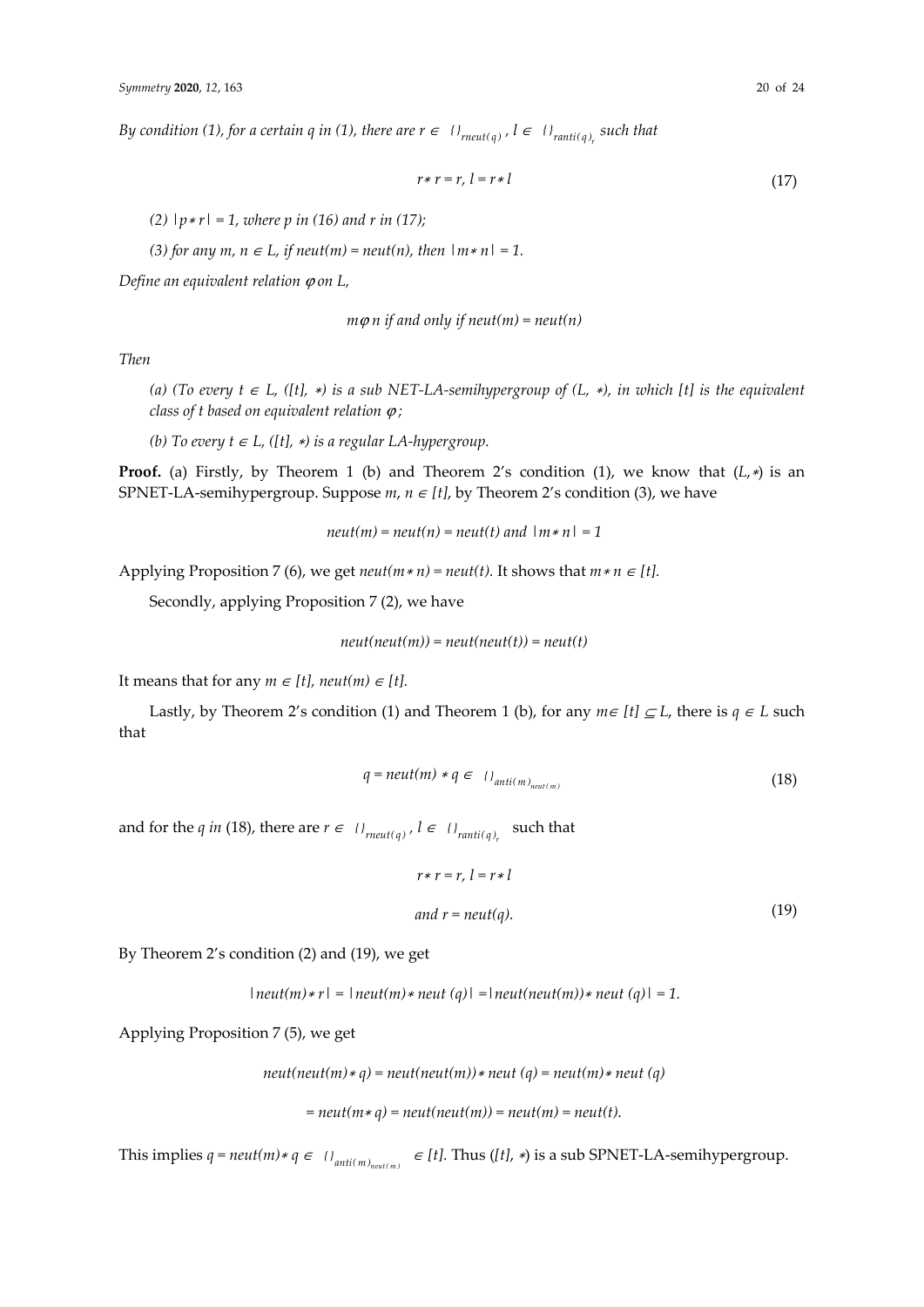(b) Firstly, from (a), for any given  $t \in L$ ,  $(lt]$ ,  $\ast$ ) is a sub-SPNET-LA-semihypergroup of  $(L, \ast)$ . By the definition of  $\varphi$ , if  $m \in [t]$ , then for any  $n \in [t]$ , neut(m) = neut(n) = neut(t). Applying Proposition 7 (7), we get

$$
m*n=n*m.
$$

That is *m*∗ *[t] = [t]*∗ *m.* 

Secondly, for any  $s \in [t]$ ,  $s * m \in [t]$ , hence  $[t] * m \subseteq [t]$ ; On the other hand, by proof of (a), we know that for any  $m \in [t]$ , there is  $q \in [t]$  such that

$$
q = neutr(m) * q \in \{I_{anti(m)_{neut(m)}}\}
$$

hence for any  $s \in [t]$ ,  $s * q \in [t]$ . Thus

$$
s = neutr(s) * s = neutr(m) * s = (m * q) * s = (s * q) * m \subseteq [t] * m.
$$

That is,  $[t] \subseteq [t] * m$ . Thus  $[t] = [t] * m = m * [t]$ . It implies that  $([t], *)$  is a LA-hypergroup.

Lastly, it can be easily proved that  $neut(t)$  is a scalar identity of ( $[t]$ , \*) and for every  $l \in [t]$  has at least one inverse. By Definition 8, (*[t]*, <sup>∗</sup>) is a regular LA-hypergroup. □

**Corollary 3.** If a PRNET-LA-semihypergroup (L,  $*$ ) which satisfies conditions of Theorem 2 and  $\varphi$  is the *equivalence relation on L defined in Theorem 2, then L/*ϕ *is the partition of set L.* 

**Example 13.** Put  $L = \{0, 1, 2, 3, 4\}$ , the binary hypergroupoid (L,  $*$ ) is as follows(see Table 12).

| $\ast$  |                             | 1        | 2             | З             |   |
|---------|-----------------------------|----------|---------------|---------------|---|
| 0       |                             | 1        | $\{0, 1, 2\}$ |               |   |
| 1       | 1                           | $\theta$ | $\{0, 1, 2\}$ | 1             | 4 |
| 2       | $\{0, 1, 2\}$ $\{0, 1, 2\}$ |          | 2             | $\{0, 1, 2\}$ | 4 |
| $\beta$ | $\theta$                    | 1        | $\{0, 1, 2\}$ | 3             |   |
|         |                             |          |               |               |   |
|         |                             |          |               |               |   |

**Table 12.** The binary hypergroupoid (*L*, ∗).

*By Python program, (L,* ∗*) is LA-semihypergroup. Firstly, we have* 

 $rneut(0) = 0$ ,  $rneut(1) = 0$ ,  $rneut(2) = 2$ ,  $rneut(3) = 3$ ,  $rneut(4) = 4$ 

 $ranti(0)_{meut(0)=0}$  = 0,  $ranti(1)_{meut(1)=0}$  = 1,  $ranti(2)_{meut(2)=2}$  = 2,  $ranti(3)_{meut(3)=3}$  = 3,  $ranti(4)_{rneut(4)=4}$  = 4

$$
0 * 0 = 0, 0 * 0 = 0, 2 * 2 = 2, 3 * 3 = 3, 4 * 4 = 4
$$

 $0 = 0 * 0, 1 = 0 * 1, 2 = 2 * 2, 3 = 3 * 3, 4 = 4 * 4.$ 

*These means that Theorem 2's condition 1) hold; Secondly, we get* 

 $|rneut(0)*rneut(ranti(0))_{meut(0)=0})|$  =  $|rneut(0)*rneut(0)|$  =  $|0|=1$ 

*|rneut(1)∗rneut(ranti*(1)<sub>*rneut(1*)=0) | = |*rneut(1)∗rneut(1)* | = |0| = 1</sub>

*|rneut(2)∗rneut(ranti*(2)<sub>*rneut(2)*=2) | = |*rneut(2)∗rneut(2)* | = |2| = 1</sub>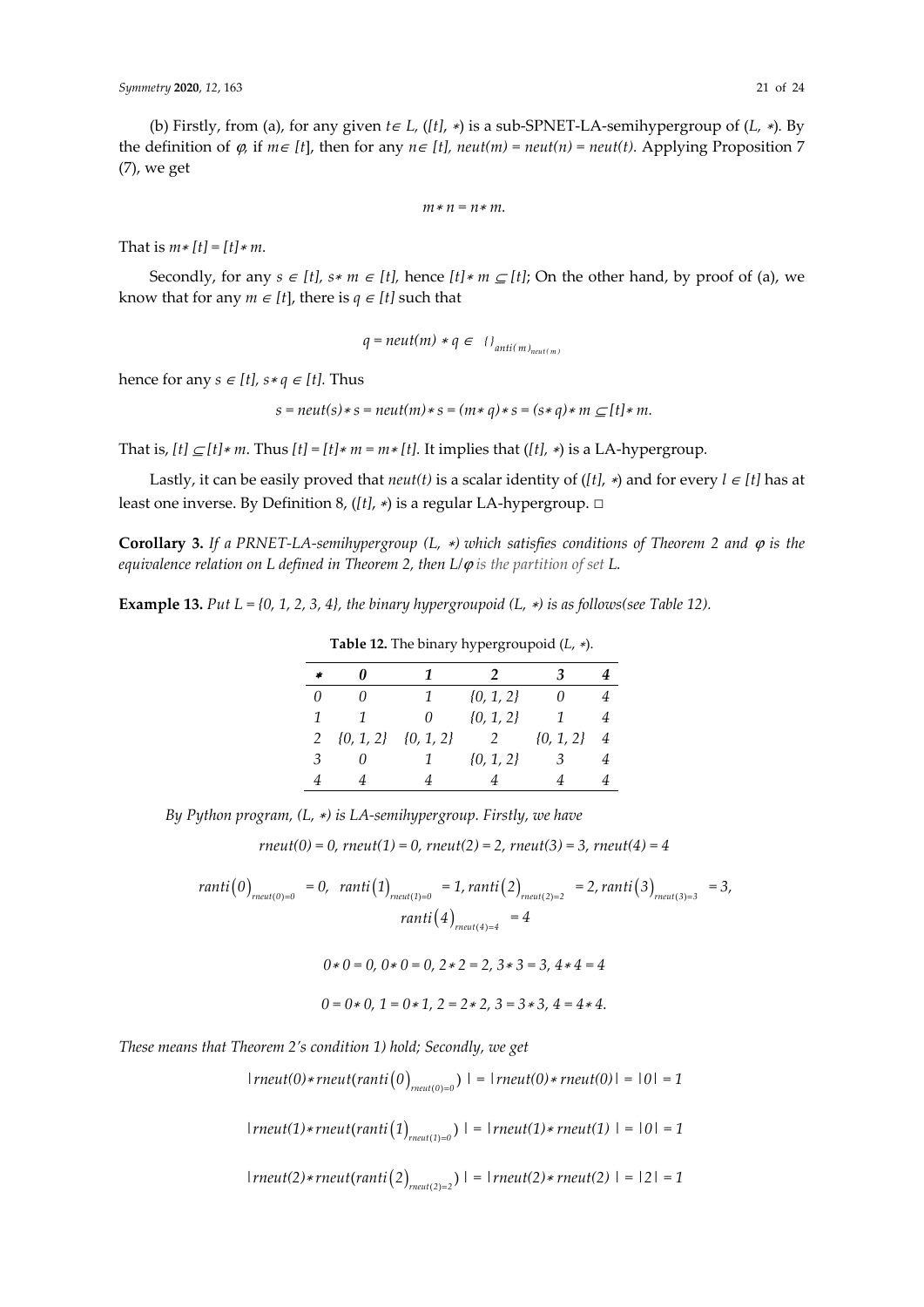*|rneut*(3)\**rneut*(*ranti*(3)<sub>*rneut*(3)=3</sub>) | = |*rneut*(3)\**rneut*(3) | = |3| = 1

 $|rneut(4)*rneut(ranti(4))_{meut(4)=4})|$   $= |rneut(4)*rneut(4)|$   $= |4|$   $= 1$ 

*These means that Theorem 2's condition (2) hold. Lastly,* 

$$
rneut(0) = rneut(1) = 0, | 0 * 1 | = 1
$$

*These means that Theorem 2's condition (3) hold. By Theorem 1 and Theorem 2, we know that (L,* ∗*) is an SPNET-LA-semihypergroup and* 

$$
L_1 = \{0, 1\} = [0] = [1], L_2 = \{2\} = [2], L_3 = \{3\} = [3], L_4 = \{4\} = [4]
$$

$$
L=L_1\cup L_2\cup L_3\cup L_4
$$

*where*  $(L_1, *), (L_2, *), (L_3, *), (L_4, *)$  are all regular LA-hypergroups.

**Definition 14.** *An NET-LA-semihypergroup (L,* ∗*) satisfies weak commutative law, if for any y*∈ *L,* 

$$
p * y = y * p, q * x = x * q
$$

*where x is any element of set L,*  $p \in \{ \}$ *<sub>neut(x)</sub>,*  $q \in \{ \}$ *<sub>anti(x)</sub>* $\}$ *.* 

**Proposition 10.** *An SPNET-LA-semihypergroup (L,* ∗*) satisfies weak commutative law if and only if it is a commutative.*

**Proof.** If  $(L, *)$  is a weak commutative, then for any  $x, y \in L, l \in \{l\}_{neut(x)}, m \in \{l\}_{net(y)}$ , we have

$$
x * y = (x * l) * (y * m) = (l * x) * (y * m) = (l * y) * (x * m) = (y * l) * (m * x) = (y * m) * (l * x) = y * x
$$

That is,  $(L, *)$  is commutative.  $\square$ 

#### **4. Conclusions**

In this study, we give the new notions of NET-LA-semihypergroup, NET-LA-hypergroup, LNET-LA-semihypergroup, RNET-LA-semihypergroup, PLNET-LA-semihypergroup, PRNET-LA-semihypergroup, PNET-LA-semihypergroup, SPNET-LA-semihypergroup, discuss the relationships of them(see Figures 5 and 6), get some special properties of SPNET-LA-semihypergroup(see Proposition 7). In particular, we prove that a RNET-LA-semihypergroup which satisfies certain conditions(the condition of asymmetry) be an SPNET-LA-semihypergroup and this SPNET-LA-semihypergroup is the union of some disjoint regular hypergroups, where every regular hypergroup is its subhypergroup(see Theorem 2). At last, we discuss the relationships of various NET-LA-semihypergroups(see Figure 7).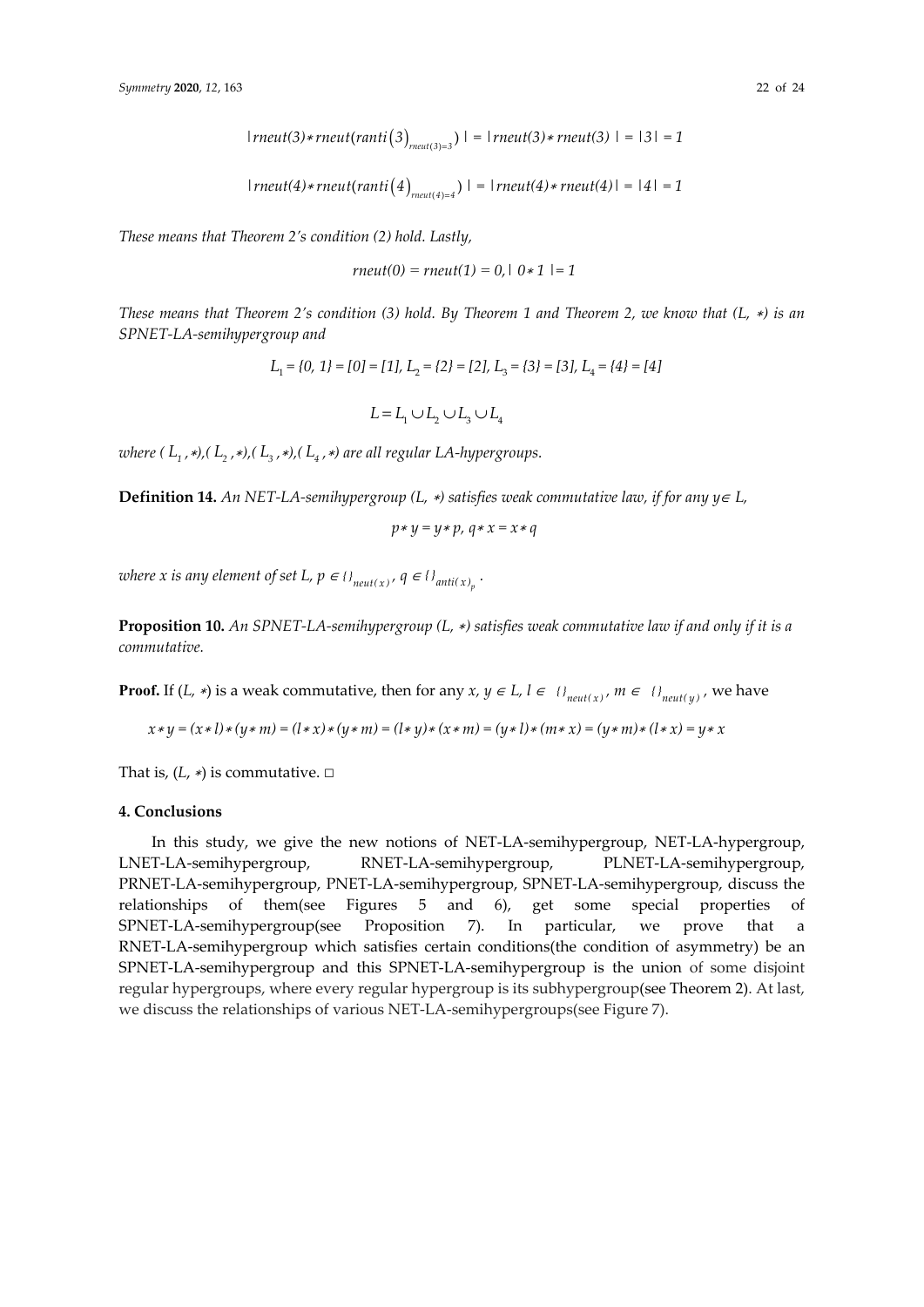

**Figure 7.** The relationships of various NET-LA-semihypergroups.

These studies help us to enhence the understanding of this hyperalgebraic structure about NET and tell us this hyper algebraic structure is a complex and unique structure. There is still a lot of unknown knowledge in this field to explore. In the future, we will discuss properties of NET-CA-semihypergroup.

**Author Contributions:** F.S., X.Z. and M.H. proposed the idea of the research, M.H. wrote the paper. All authors have read and agreed to the published version of the manuscript.

**Funding:** This research was funded by National Natural Science Foundation of China (Grant No. 61976130).

**Acknowledgments:** I would like to express my gratitude to Florentin Smarandache and Xiaohong Zhang, for their intructive advice and useful suggestions on this paper.

**Conflicts of Interest:** The authors declare no conflict of interest.

#### **References**

- 1. Kazim, M.A.; Naseeruddin, N. On almost semigroups. *Aligarh Bull. Math.* **1972**, *2*, 1–7.
- 2. Marty, F. Sur Une Generalization de la Notion de Groupe. In Proceedings of the 8th Congres des Mathematicians Scandinaves, Stockholm, Sweden, 14–18 August 1934; pp. 45–49.
- 3. Vougiouklis, T. *Hyperstructures and Their Representations*; Hadronic Press: Palm Harbor, FL, USA, 1994.
- 4. Howie, J.M. *Fundamentals of Semigroup Theory*; Oxford University Press: Oxford, UK, 1995.
- 5. Corsini, P.; Leoreanu, V. *Applications of Hyperstructure Theory*; Springer: Berlin/Heidelberg, Germany, 2003.
- 6. Davvaz, B. *Semihypergroup Theory*; Elsevier: Amsterdam, The Netherlands, 2016.
- 7. Hila, K.; Dine, J. On hyperideals in left almost semihypergroups. *ISRN Algebra* **2011**, *2011*, 953124.
- 8. Yaqoob, N.; Corsini, P.; Yousafzai, F. On intra-regular left almost semihypergroups with pure left identity. *J. Math*. **2013**, *2013*, 510790.
- 9. Amjad, V.; Hila, K.; Yousafzai, F. Generalized hyperideals in locally associative left almost semihypergroups. *N. Y. J. Math.* **2014**, *20*, 1063–1076.
- 10. Yaqoob, N.; Gulistan, M. Partially ordered left almost semihypergroups. *J. Egypt. Math. Soc.* **2015**, *23*, 231– 235.
- 11. Yousafzai, F.; Hila, K.; Corsini, P.; Zeb, A. Existence of non-associative algebraic hyperstructures and related problems. *Afr. Mat.* **2015**, *26*, 981–995.
- 12. Rehman, I.; Yaqoob, N.; Nawaz, S. Hyperideals and hypersystems in LA-hyperrings. *Songklanakarin J. Sci. Technol.* **2017**, *39*, 651–657.
- 13. Nawaz, S.; Rehman, I.; Gulistan, M. On left almost semihyperrings. *Int. J. Anal. Appl.* **2018**, *16*, 528–541.
- 14. Smarandache, F.; Ali, M. Neutrosophic triplet group. *Neural Comput. Appl.* **2018**, *29*, 595–601.
- 15. Gulistan, M.; Nawaz, S.; Hassan, N. Neutrosophic Triplet Non-Associative Semihypergroups with Application. *Symmetry* **2018**, *10*, 613.